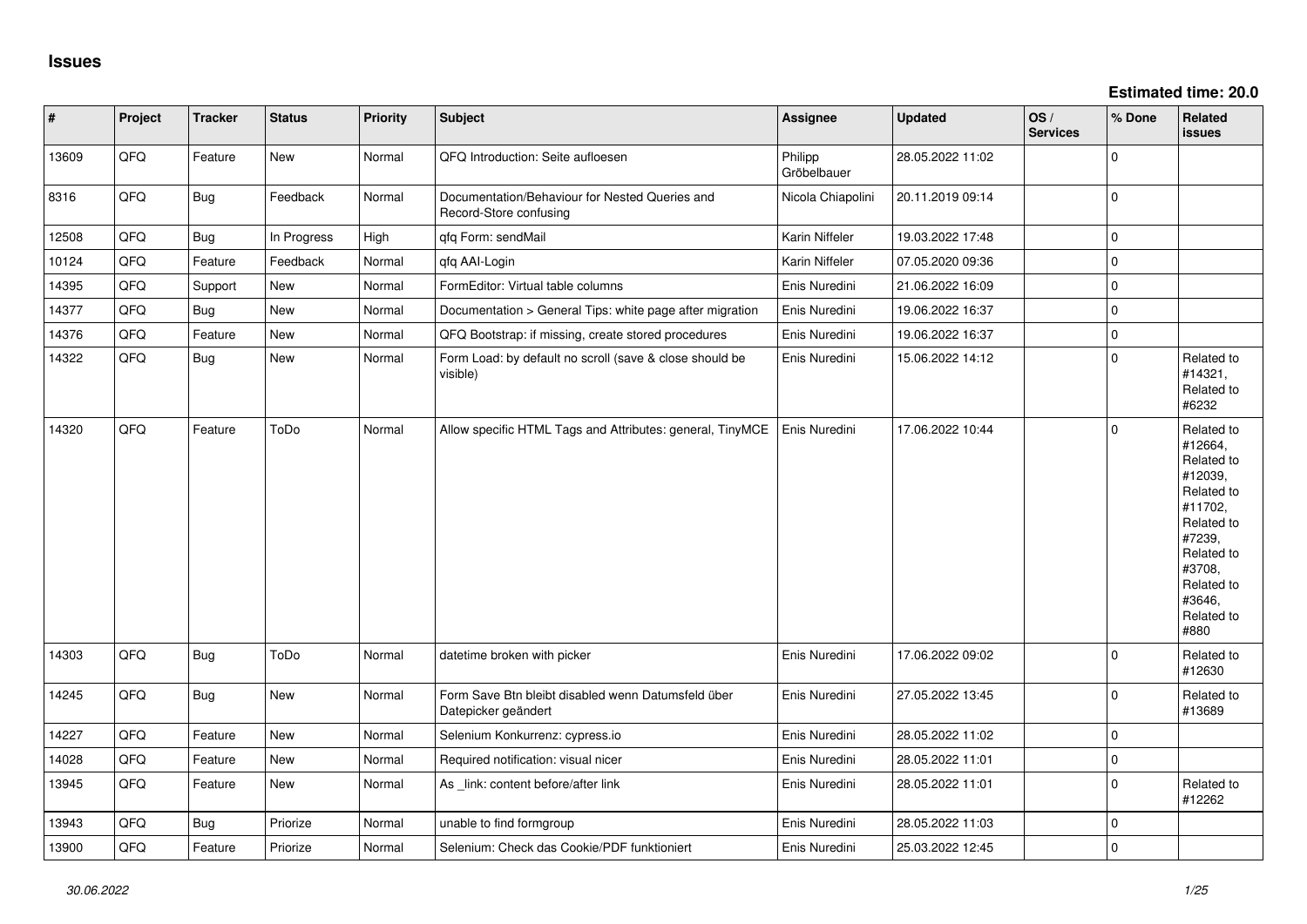| #     | Project | <b>Tracker</b> | <b>Status</b>     | <b>Priority</b> | <b>Subject</b>                                                                        | <b>Assignee</b> | <b>Updated</b>   | OS/<br><b>Services</b> | % Done      | <b>Related</b><br><b>issues</b>                                             |
|-------|---------|----------------|-------------------|-----------------|---------------------------------------------------------------------------------------|-----------------|------------------|------------------------|-------------|-----------------------------------------------------------------------------|
| 13899 | QFQ     | <b>Bug</b>     | ToDo              | Normal          | Selenium: zum laufen bringen                                                          | Enis Nuredini   | 25.03.2022 10:24 |                        | $\mathbf 0$ |                                                                             |
| 13767 | QFQ     | Bug            | Feedback          | Normal          | date/time-picker: required shows up/down button orange                                | Enis Nuredini   | 16.05.2022 23:16 |                        | 0           |                                                                             |
| 13757 | QFQ     | Feature        | New               | High            | QR / Bar-Code Plugin                                                                  | Enis Nuredini   | 19.03.2022 17:43 |                        | $\mathbf 0$ |                                                                             |
| 13716 | QFQ     | Bug            | New               | High            | Firefox ask to store username/password                                                | Enis Nuredini   | 30.05.2022 09:31 |                        | 0           | Related to<br>#13827                                                        |
| 13689 | QFQ     | Bug            | New               | Normal          | Enter auf Eingabefeld mit ungültigem Wert führt zu blurry<br>Seite                    | Enis Nuredini   | 28.05.2022 10:53 |                        | 0           | Related to<br>#14245, Has<br>duplicate<br>#11891                            |
| 13608 | QFQ     | Feature        | Some day<br>maybe | Normal          | Automatic Browser Language Redirect                                                   | Enis Nuredini   | 17.06.2022 08:35 |                        | $\mathbf 0$ |                                                                             |
| 13572 | QFQ     | Feature        | Feedback          | Normal          | Form Load: misleading error message on trying to load non<br>existent primary record  | Enis Nuredini   | 16.05.2022 23:16 |                        | 100         |                                                                             |
| 12989 | QFQ     | Bug            | New               | Normal          | empty string does not trigger dynamic update                                          | Enis Nuredini   | 28.05.2022 11:09 |                        | 0           |                                                                             |
| 12630 | QFQ     | Feature        | In Progress       | Normal          | Input: date[time]: min / max values                                                   | Enis Nuredini   | 20.06.2022 18:31 |                        | $\Omega$    | Related to<br>#10096.<br>Related to<br>#14302,<br>Related to<br>#14303      |
| 12262 | QFQ     | Feature        | ToDo              | Normal          | Form buttons on top: more customable                                                  | Enis Nuredini   | 17.06.2022 10:44 |                        | $\Omega$    | Related to<br>#13945, Has<br>duplicate<br>#4046, Has<br>duplicate<br>#10080 |
| 12066 | QFQ     | Bug            | New               | High            | enterAsSubmit: Forward wird nicht ausgeführt                                          | Enis Nuredini   | 29.05.2022 09:23 |                        | 0           |                                                                             |
| 11892 | QFQ     | Feature        | New               | Normal          | tablesorter: columns with links are hard to order - new<br>qualifier 'Y: <ord>'</ord> | Enis Nuredini   | 23.03.2022 09:22 |                        | $\Omega$    |                                                                             |
| 11630 | QFQ     | Bug            | Feedback          | High            | Bitte check ob CALL() in 20.11.0 noch so funktioniert wie in<br>20.4.1                | Enis Nuredini   | 28.05.2022 13:45 |                        | $\mathbf 0$ | Related to<br>#11325                                                        |
| 10782 | QFQ     | Feature        | Feedback          | Normal          | Tiny MCE: Image Upload                                                                | Enis Nuredini   | 16.05.2022 23:16 |                        | $\mathbf 0$ | Related to<br>#12452                                                        |
| 10569 | QFQ     | Feature        | Priorize          | Normal          | link blank more safe                                                                  | Enis Nuredini   | 25.03.2022 12:44 |                        | $\mathbf 0$ |                                                                             |
| 10463 | QFQ     | Feature        | New               | Normal          | Report_link: expliztes setzen von HTML Tags (Bedarf fuer<br>'data-selenium' & 'id')   | Enis Nuredini   | 23.03.2022 09:23 |                        | 0           | Related to<br>#7648                                                         |
| 9052  | QFQ     | Feature        | Feedback          | High            | Report: CodeMirror with SQL Syntax Highlight in FE                                    | Enis Nuredini   | 08.06.2022 10:25 |                        | $\mathbf 0$ |                                                                             |
| 8891  | QFQ     | <b>Bug</b>     | New               | High            | formSubmitLog: do not log passwords                                                   | Enis Nuredini   | 25.03.2022 09:06 |                        | 0           |                                                                             |
| 3613  | QFQ     | Bug            | Some day<br>maybe | Normal          | note /note unchecked -> note div (col-md) wird weiterhin<br>gerendert                 | Elias Villiger  | 01.02.2020 23:19 |                        | 100         |                                                                             |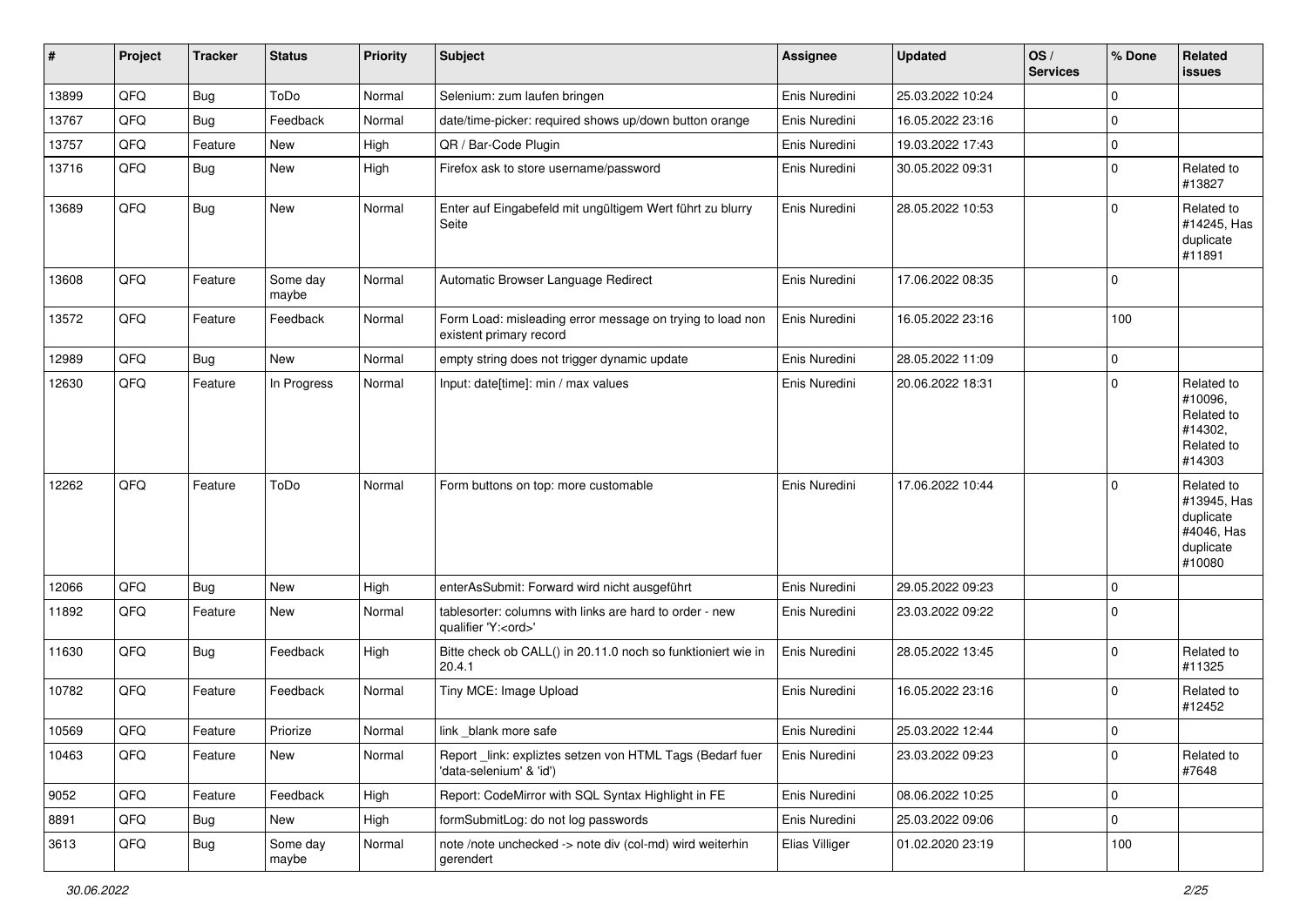| ∦     | Project | <b>Tracker</b> | <b>Status</b>              | <b>Priority</b> | <b>Subject</b>                                                                           | <b>Assignee</b>     | <b>Updated</b>   | OS/<br><b>Services</b> | % Done      | Related<br><b>issues</b>                                               |
|-------|---------|----------------|----------------------------|-----------------|------------------------------------------------------------------------------------------|---------------------|------------------|------------------------|-------------|------------------------------------------------------------------------|
| 11347 | QFQ     | Bug            | Feedback                   | Normal          | If Bedingungen funktionieren nicht korrekt                                               | Christoph Fuchs     | 21.03.2021 20:37 |                        | $\mathbf 0$ |                                                                        |
| 14371 | QFQ     | Feature        | Priorize                   | Normal          | LDAP via REPORT                                                                          | Carsten Rose        | 19.06.2022 16:37 |                        | $\mathbf 0$ |                                                                        |
| 14323 | QFQ     | Bug            | In Progress                | Normal          | Report: render=both single - no impact                                                   | <b>Carsten Rose</b> | 19.06.2022 18:31 |                        | $\Omega$    |                                                                        |
| 14305 | QFQ     | <b>Bug</b>     | New                        | Normal          | Inline Report editing does not create history entries                                    | <b>Carsten Rose</b> | 10.06.2022 11:55 |                        | $\mathbf 0$ |                                                                        |
| 14304 | QFQ     | <b>Bug</b>     | New                        | Normal          | table sorter view safer does not work                                                    | Carsten Rose        | 10.06.2022 11:49 |                        | $\mathbf 0$ |                                                                        |
| 14290 | QFQ     | Feature        | Priorize                   | Normal          | FormEditor: Show Table Definition                                                        | Carsten Rose        | 19.06.2022 16:37 |                        | $\mathbf 0$ |                                                                        |
| 14283 | QFQ     | Bug            | Priorize                   | Normal          | HEIC / HEIF convert doesn't trigger                                                      | <b>Carsten Rose</b> | 19.06.2022 16:37 |                        | $\mathbf 0$ |                                                                        |
| 14233 | QFQ     | <b>Bug</b>     | New                        | Normal          | AS link: question - HTML is not rendered                                                 | <b>Carsten Rose</b> | 28.05.2022 11:02 |                        | 0           |                                                                        |
| 14187 | QFQ     | Feature        | New                        | High            | qfq.log: show current URL                                                                | Carsten Rose        | 28.05.2022 11:02 |                        | $\mathbf 0$ | Related to<br>#13933,<br>Related to<br>#12532,<br>Related to<br>#11893 |
| 14175 | QFQ     | <b>Bug</b>     | In Progress                | Normal          | Opening a form with no QFQ Session cookie fails                                          | <b>Carsten Rose</b> | 03.06.2022 10:40 |                        | $\mathbf 0$ |                                                                        |
| 14091 | QFQ     | <b>Bug</b>     | New                        | Normal          | inconsistent template path for twig                                                      | Carsten Rose        | 19.04.2022 18:36 |                        | $\mathbf 0$ |                                                                        |
| 14090 | QFQ     | Feature        | New                        | Normal          | Nützliche _script funktionen                                                             | <b>Carsten Rose</b> | 28.05.2022 11:03 |                        | $\pmb{0}$   |                                                                        |
| 14077 | QFQ     | Bug            | New                        | Normal          | As _link: Attribute 'class' missing by r:1 and r:3 - but should<br>set                   | <b>Carsten Rose</b> | 28.05.2022 11:02 |                        | $\mathbf 0$ | Related to<br>#5342,<br>Related to<br>#4343                            |
| 13843 | QFQ     | Feature        | New                        | Normal          | Create JWT via QFQ                                                                       | <b>Carsten Rose</b> | 19.03.2022 17:42 |                        | $\Omega$    |                                                                        |
| 13841 | QFQ     | Feature        | New                        | Normal          | Create PDF via iText - evaluate                                                          | <b>Carsten Rose</b> | 19.03.2022 17:42 |                        | $\mathbf 0$ |                                                                        |
| 13706 | QFQ     | Bug            | New                        | Normal          | Wrong CheckType in FieldElement LastStatus of Form Cron                                  | <b>Carsten Rose</b> | 21.01.2022 18:20 |                        | 0           |                                                                        |
| 13700 | QFQ     | Feature        | New                        | Normal          | Redesign qfq.io Seite                                                                    | Carsten Rose        | 19.03.2022 17:43 |                        | $\mathbf 0$ |                                                                        |
| 13659 | QFQ     | Bug            | New                        | Normal          | wrong sanitize class applied to R-store                                                  | <b>Carsten Rose</b> | 15.01.2022 14:23 |                        | $\mathbf 0$ |                                                                        |
| 13592 | QFQ     | <b>Bug</b>     | New                        | Normal          | QFQ Build Queue: das vergeben von Tags klappt nicht. Es<br>werden keine Releases gebaut. | Carsten Rose        | 19.03.2022 17:45 |                        | $\mathbf 0$ |                                                                        |
| 13566 | QFQ     | Feature        | Ready to sync<br>(develop) | Normal          | Delete config-example.qfq.php file                                                       | Carsten Rose        | 23.12.2021 09:25 |                        | $\mathbf 0$ |                                                                        |
| 13467 | QFQ     | Feature        | New                        | Normal          | ChangeLog Generator                                                                      | Carsten Rose        | 19.03.2022 17:46 |                        | $\pmb{0}$   | Related to<br>#11460                                                   |
| 13460 | QFQ     | Bug            | New                        | Normal          | Doc: Password set/reset  password should not processed<br>with 'html encode'             | Carsten Rose        | 19.03.2022 17:46 |                        | $\mathbf 0$ |                                                                        |
| 13451 | QFQ     | Bug            | New                        | Normal          | Character Counter / Max Character: Problem in Safari                                     | Carsten Rose        | 15.04.2022 17:18 |                        | $\mathbf 0$ |                                                                        |
| 13354 | QFQ     | Feature        | New                        | Normal          | Using Websocket in QFQ                                                                   | Carsten Rose        | 10.11.2021 15:47 |                        | $\mathbf 0$ |                                                                        |
| 13332 | QFQ     | <b>Bug</b>     | New                        | Normal          | Multi Form: Required Felder werden visuell nicht markiert.                               | Carsten Rose        | 19.03.2022 17:47 |                        | $\pmb{0}$   |                                                                        |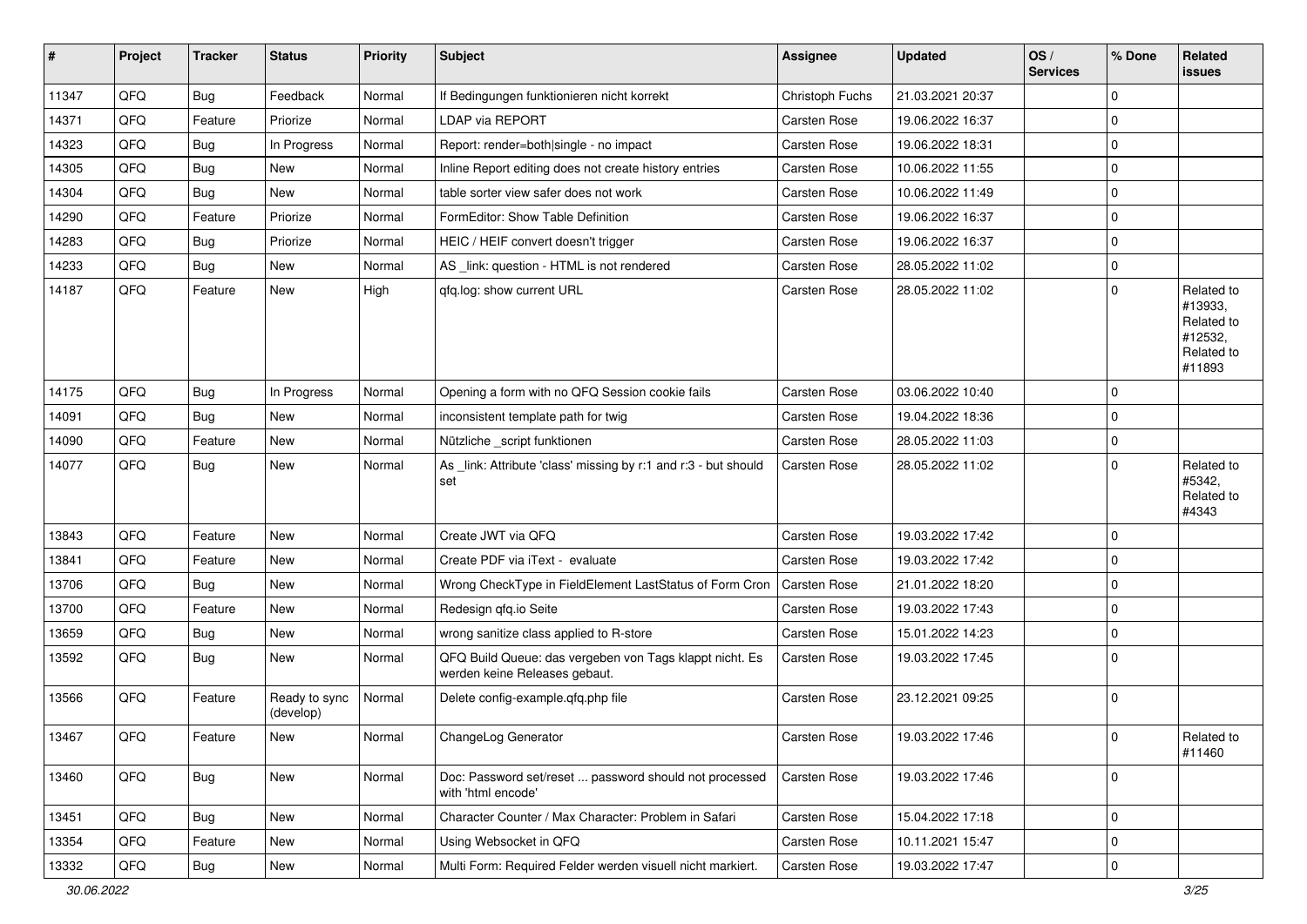| #     | Project | <b>Tracker</b> | <b>Status</b>     | <b>Priority</b> | <b>Subject</b>                                                                                                                                      | <b>Assignee</b>     | <b>Updated</b>   | OS/<br><b>Services</b> | % Done      | Related<br>issues                                                     |
|-------|---------|----------------|-------------------|-----------------|-----------------------------------------------------------------------------------------------------------------------------------------------------|---------------------|------------------|------------------------|-------------|-----------------------------------------------------------------------|
| 13331 | QFQ     | <b>Bug</b>     | New               | Normal          | Multi Form: Clear Icon misplaced                                                                                                                    | Carsten Rose        | 19.03.2022 17:47 |                        | $\mathbf 0$ |                                                                       |
| 13330 | QFQ     | Feature        | In Progress       | Normal          | Multi Form: Upload                                                                                                                                  | Carsten Rose        | 07.11.2021 12:40 |                        | 50          | Related to<br>#9706                                                   |
| 12974 | QFQ     | Bug            | New               | High            | Sanitize Queries in Action-Elements                                                                                                                 | Carsten Rose        | 07.12.2021 17:19 |                        | $\Omega$    |                                                                       |
| 12716 | QFQ     | <b>Bug</b>     | New               | Normal          | template group: Pattern only applied to first instance                                                                                              | Carsten Rose        | 19.03.2022 17:47 |                        | $\Omega$    |                                                                       |
| 12714 | QFQ     | <b>Bug</b>     | New               | Normal          | Conversion of GIF to PDF broken when GIF contains Alpha.                                                                                            | Carsten Rose        | 19.03.2022 17:49 |                        | $\Omega$    |                                                                       |
| 12702 | QFQ     | Bug            | New               | High            | templateGroup: broken in multiDb Setup                                                                                                              | Carsten Rose        | 14.12.2021 16:02 |                        | $\mathbf 0$ |                                                                       |
| 12679 | QFQ     | Feature        | New               | Normal          | tablesorter: custom column width                                                                                                                    | Carsten Rose        | 16.06.2021 11:10 |                        | $\Omega$    |                                                                       |
| 12670 | QFQ     | Bug            | New               | High            | Dropdown-Menu classes können nicht mehr angegeben<br>werden                                                                                         | Carsten Rose        | 07.12.2021 17:19 |                        | $\Omega$    |                                                                       |
| 12664 | QFQ     | Feature        | New               | Normal          | TinyMCE: report/remove malicous HTML/JS Code                                                                                                        | Carsten Rose        | 19.03.2022 17:47 |                        | $\mathbf 0$ | Related to<br>#14320                                                  |
| 12632 | QFQ     | Feature        | New               | Normal          | TinyMCE: Prepare CSS classes for images                                                                                                             | Carsten Rose        | 04.06.2021 14:35 |                        | 100         | Blocked by<br>#12186                                                  |
| 12611 | QFQ     | Feature        | Some day<br>maybe | Normal          | Refactoring: Bootstrap with Lazy Loading                                                                                                            | Carsten Rose        | 08.06.2022 10:37 |                        | $\Omega$    | Related to<br>#12490,<br>Related to<br>#10013,<br>Related to<br>#7732 |
| 12603 | QFQ     | Feature        | New               | Normal          | Dropdown (Select), Radio, checkbox:<br>itemListAlways={{!SELECT key, value}}                                                                        | <b>Carsten Rose</b> | 19.03.2022 17:47 |                        | $\mathbf 0$ |                                                                       |
| 12584 | QFQ     | Feature        | Feedback          | Normal          | T3 v10 migration script: replace alias-patterns (v11)                                                                                               | Carsten Rose        | 28.05.2022 11:12 |                        | 100         |                                                                       |
| 12581 | QFQ     | Bug            | New               | Normal          | Form.forward=close: Record 'new' in new browser tab ><br>save (& close) >> Form is not reloaded with new created<br>record id and stays in mode=new | Carsten Rose        | 19.03.2022 17:48 |                        | $\Omega$    |                                                                       |
| 12546 | QFQ     | Bug            | Feedback          | Normal          | Branch 'Development' - Unit Tests mit dirty workaround<br>angepasst                                                                                 | <b>Carsten Rose</b> | 19.03.2022 17:48 |                        | $\Omega$    |                                                                       |
| 12545 | QFQ     | <b>Bug</b>     | New               | Urgent          | sql.log not created / updated                                                                                                                       | <b>Carsten Rose</b> | 14.12.2021 16:02 |                        | $\Omega$    |                                                                       |
| 12544 | QFQ     | Feature        | New               | High            | a) ' AS _link' new also as ' AS _format', b) sortierung via<br>'display: none;', c) '_format' benoeitgt nicht zwingend<br>u/U/p/m/z/d               | <b>Carsten Rose</b> | 14.12.2021 16:03 |                        | $\Omega$    |                                                                       |
| 12532 | QFQ     | Feature        | New               | High            | SIP-Parameter bei Seitenaufruf in Browser-Console<br>anzeigen                                                                                       | Carsten Rose        | 07.12.2021 17:19 |                        | 0           | Related to<br>#11893,<br>Related to<br>#14187                         |
| 12520 | QFQ     | <b>Bug</b>     | New               | Normal          | Switch FE User: still active even FE User session expired                                                                                           | Carsten Rose        | 19.03.2022 17:48 |                        | 0           |                                                                       |
| 12513 | QFQ     | Bug            | New               | High            | Implement server side check of maxlength                                                                                                            | Carsten Rose        | 07.12.2021 17:19 |                        | 0           |                                                                       |
| 12512 | QFQ     | Bug            | New               | Normal          | Some MySQL Installation can't use 'stored procedures'                                                                                               | Carsten Rose        | 19.03.2022 17:48 |                        | 0           |                                                                       |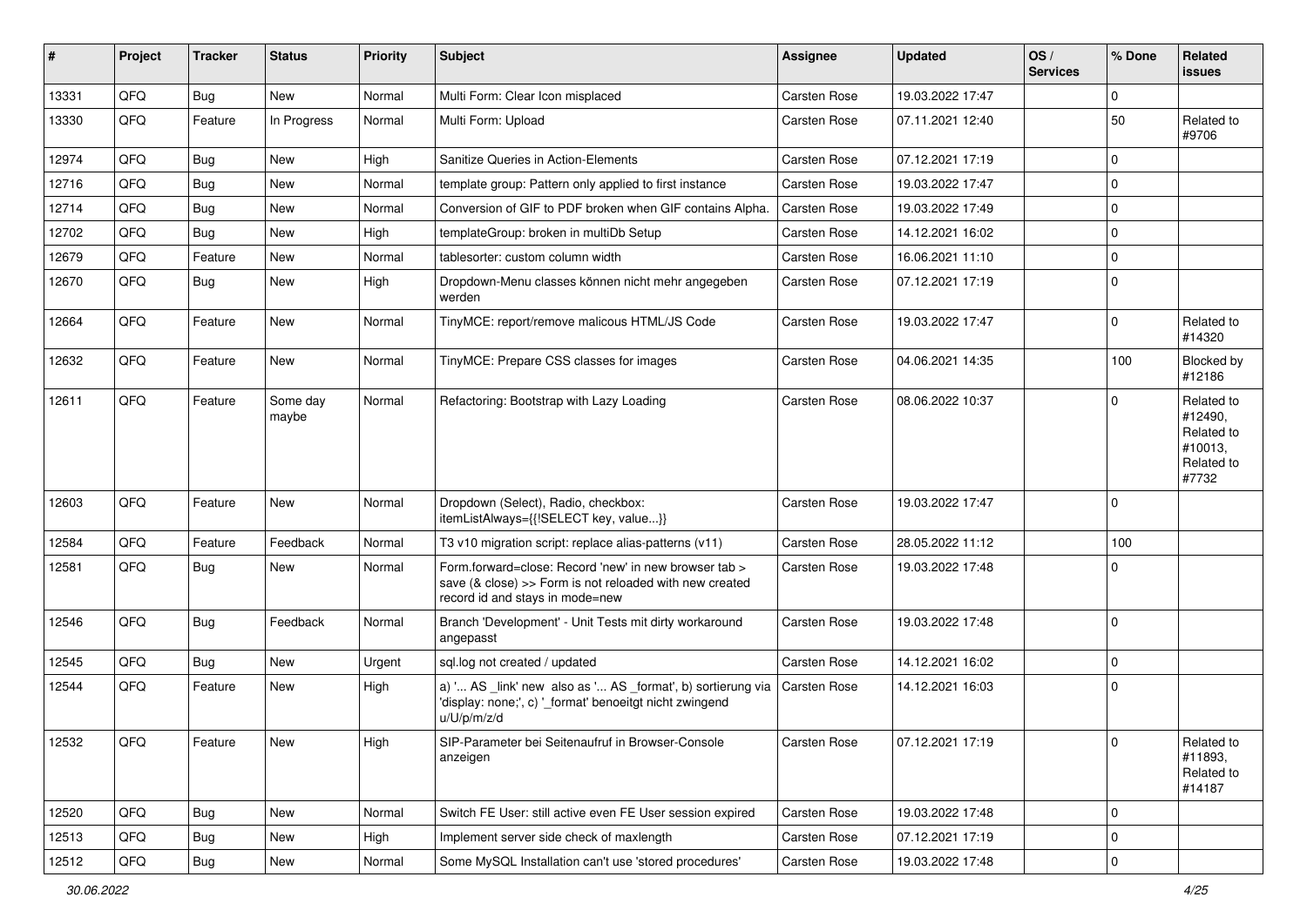| $\vert$ # | <b>Project</b> | <b>Tracker</b> | <b>Status</b>     | <b>Priority</b> | <b>Subject</b>                                                                                                 | Assignee            | <b>Updated</b>   | OS/<br><b>Services</b> | % Done      | Related<br><b>issues</b>                                               |
|-----------|----------------|----------------|-------------------|-----------------|----------------------------------------------------------------------------------------------------------------|---------------------|------------------|------------------------|-------------|------------------------------------------------------------------------|
| 12504     | QFQ            | Feature        | Priorize          | Normal          | sql.log: report fe.id                                                                                          | Carsten Rose        | 05.05.2021 22:09 |                        | $\Omega$    |                                                                        |
| 12503     | QFQ            | Feature        | Priorize          | Normal          | Detect dangerous UPDATE statement with missing WHERE                                                           | <b>Carsten Rose</b> | 05.05.2021 22:09 |                        | $\mathbf 0$ |                                                                        |
| 12480     | QFQ            | Feature        | <b>New</b>        | Normal          | If QFQ upgrade is running, block further request                                                               | Carsten Rose        | 03.05.2021 20:45 |                        | $\Omega$    |                                                                        |
| 12477     | QFQ            | Feature        | <b>New</b>        | Normal          | Support for refactoring: Form, FormElement, diverse<br>Tabellen/Spalten, tt-content Records                    | <b>Carsten Rose</b> | 03.05.2021 20:45 |                        | $\Omega$    |                                                                        |
| 12474     | QFQ            | Feature        | <b>New</b>        | Normal          | Check BaseConfigURL if it is given and the the last char is '                                                  | <b>Carsten Rose</b> | 03.05.2021 20:45 |                        | $\Omega$    |                                                                        |
| 12468     | QFQ            | Bug            | <b>New</b>        | Urgent          | Form: update Form.title after save                                                                             | Carsten Rose        | 03.05.2021 21:12 |                        | $\Omega$    |                                                                        |
| 12465     | QFQ            | Feature        | New               | Normal          | QFQ Function: use in FE to fill StoreRecord                                                                    | Carsten Rose        | 05.05.2021 21:58 |                        | $\mathbf 0$ |                                                                        |
| 12463     | QFQ            | Bug            | ToDo              | High            | QFQ Function: 'function' and 'sql' on same level - output of<br>sal is shown two times.                        | <b>Carsten Rose</b> | 15.12.2021 16:31 |                        | $\Omega$    |                                                                        |
| 12452     | QFQ            | Feature        | Priorize          | Normal          | BaseURL: alsways with '/' at the end                                                                           | Carsten Rose        | 19.06.2022 13:45 |                        | $\mathbf 0$ | Related to<br>#10782                                                   |
| 12440     | QFQ            | Feature        | In Progress       | Normal          | Typo3 V10 upgrade (durchfuehren und testen)                                                                    | Carsten Rose        | 21.03.2022 09:53 |                        | 50          | Related to<br>#12357,<br>Related to<br>#12067,<br>Related to<br>#10661 |
| 12439     | QFQ            | Feature        | In Progress       | Normal          | TinyMCE Paste from Word & Character Count/Limit                                                                | Carsten Rose        | 05.05.2021 22:15 |                        | $\mathbf 0$ |                                                                        |
| 12413     | QFQ            | Feature        | New               | Normal          | STORE TYPO3: enhance for {{be users.email:T}},<br>{{fe users.email:T}}                                         | <b>Carsten Rose</b> | 03.05.2021 20:45 |                        | $\Omega$    | Related to<br>#12412,<br>Related to<br>#10012                          |
| 12412     | QFQ            | Feature        | <b>New</b>        | Normal          | Action/Escape qualifier 'e' (empty), '0': if given, an empty<br>string (or '0') will be treated as 'not found' | Carsten Rose        | 08.05.2021 09:40 |                        | $\Omega$    | Related to<br>#12413.<br>Related to<br>#10012                          |
| 12400     | QFQ            | Feature        | <b>New</b>        | Normal          | Tutorial ist in QFQ Doku, Wird in der Suche gefunden, es<br>gibt aber kein Menupunkt - Inhalt ueberpruefen     | Carsten Rose        | 03.05.2021 20:45 |                        | $\Omega$    |                                                                        |
| 12395     | QFQ            | Bug            | ToDo              | High            | QFQ Function: Result two times shown                                                                           | Carsten Rose        | 18.02.2022 08:59 |                        | $\mathbf 0$ |                                                                        |
| 12337     | QFQ            | Feature        | Some day<br>maybe | Normal          | Database.php: better caching                                                                                   | Carsten Rose        | 16.09.2021 15:10 |                        | $\Omega$    |                                                                        |
| 12330     | QFQ            | Feature        | <b>New</b>        | Normal          | Copy to input field / text area / TinyMCE                                                                      | Carsten Rose        | 07.04.2021 09:01 |                        | $\mathbf 0$ |                                                                        |
| 12327     | QFQ            | <b>Bug</b>     | <b>New</b>        | Normal          | Copy to clipboard: Glyphicon can not be changed                                                                | Carsten Rose        | 27.12.2021 17:59 |                        | $\Omega$    |                                                                        |
| 12325     | QFQ            | Bug            | Priorize          | Normal          | MultiDB form.dblndex not working for report syntax                                                             | Carsten Rose        | 07.09.2021 13:37 |                        | $\mathbf 0$ | Related to<br>#12145,<br>Related to<br>#12314                          |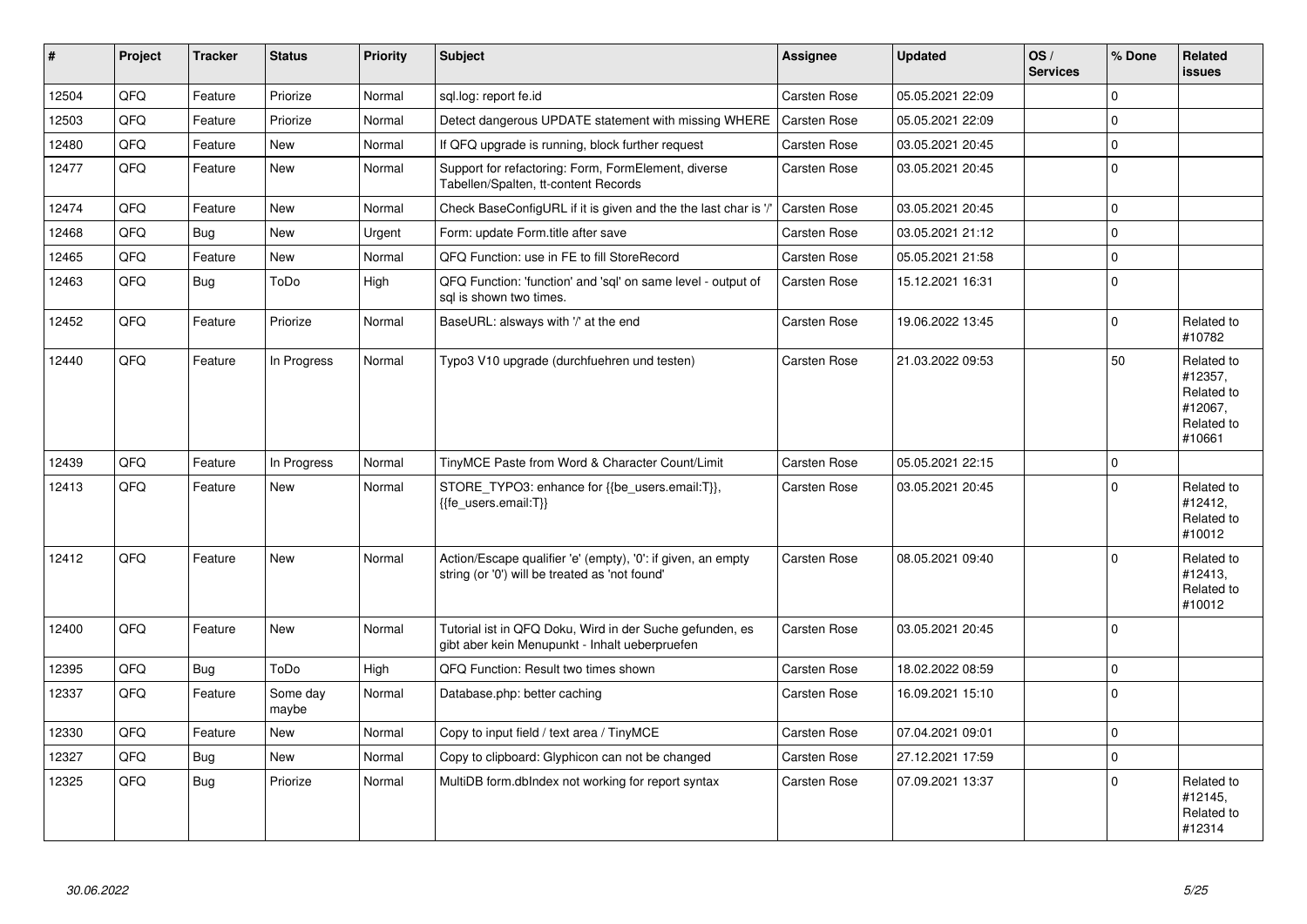| #     | Project | <b>Tracker</b> | <b>Status</b>     | <b>Priority</b> | <b>Subject</b>                                                                                       | <b>Assignee</b>                                        | <b>Updated</b>   | OS/<br><b>Services</b> | % Done       | Related<br><b>issues</b>                      |                      |
|-------|---------|----------------|-------------------|-----------------|------------------------------------------------------------------------------------------------------|--------------------------------------------------------|------------------|------------------------|--------------|-----------------------------------------------|----------------------|
| 12315 | QFQ     | Feature        | Some day<br>maybe | Normal          | Form History (Diffs) / Backups                                                                       | Carsten Rose                                           | 16.09.2021 15:10 |                        | 0            |                                               |                      |
| 12269 | QFQ     | Feature        | New               | Normal          | 2FA - Login                                                                                          | Carsten Rose                                           | 03.05.2021 20:45 |                        | $\mathbf 0$  |                                               |                      |
| 12187 | QFQ     | <b>Bug</b>     | <b>New</b>        | Normal          | Trigger FormAsFile() via Report: probably problem with multi<br>DB setup                             | Carsten Rose                                           | 20.03.2021 21:20 |                        | $\mathbf 0$  |                                               |                      |
| 12186 | QFQ     | Feature        | <b>New</b>        | High            | TinyMCE Config für Objekte                                                                           | Carsten Rose                                           | 07.12.2021 17:19 |                        | $\Omega$     | <b>Blocks</b><br>#12632                       |                      |
| 12163 | QFQ     | Feature        | <b>New</b>        | Normal          | Checkbox: table wrap                                                                                 | Carsten Rose                                           | 03.05.2021 20:51 |                        | $\mathbf 0$  |                                               |                      |
| 12162 | QFQ     | Feature        | New               | Normal          | FE.type=sendmail: personalized mailing (several mails) via<br>template                               | Carsten Rose                                           | 03.05.2021 20:45 |                        | $\Omega$     |                                               |                      |
| 12146 | QFQ     | Feature        | New               | Normal          | Autocron Job: Anzeigen wann der naechste Job ausgefuehrt<br>wird, resp das er nicht ausgefuehrt wird | Carsten Rose                                           | 15.03.2021 15:23 |                        | $\Omega$     |                                               |                      |
| 12133 | QFQ     | Bug            | New               | Normal          | NPM, phpSpreadSheet aktualisieren                                                                    | Carsten Rose                                           | 15.03.2021 09:04 |                        | $\mathbf{0}$ |                                               |                      |
| 12119 | QFQ     | Feature        | <b>New</b>        | Normal          | AS paged: error message missing if there ist no 'r' argument                                         | <b>Carsten Rose</b>                                    | 03.05.2021 20:51 |                        | $\pmb{0}$    |                                               |                      |
| 12109 | QFQ     | Feature        | New               | Normal          | Donwload Link: Plain, SIP, Persistent Link, Peristent SIP -<br>new notation                          | Carsten Rose                                           | 03.05.2021 20:45 |                        | $\mathbf 0$  | Related to<br>#12085                          |                      |
| 12045 | QFQ     | <b>Bug</b>     | <b>New</b>        | Normal          | templateGroup afterSave FE: Aufruf ohne<br>sglHonorFormElements funktioniert nicht                   | Carsten Rose                                           | 18.02.2021 16:33 |                        | $\mathbf 0$  |                                               |                      |
| 12040 | QFQ     | Bug            | <b>New</b>        | Normal          | FE Mode 'hidden' für zwei FEs auf einer Zeile                                                        | Carsten Rose                                           | 18.02.2021 10:13 |                        | $\mathbf 0$  |                                               |                      |
| 12024 | QFQ     | Feature        | New               | Normal          | Excel Export: text columns by default decode<br>htmlspeciachar()                                     | Carsten Rose                                           | 17.02.2021 23:55 |                        | $\mathbf{0}$ | Related to<br>#12022                          |                      |
| 12023 | QFQ     | Feature        | <b>New</b>        | Normal          | MySQL Stored Precdure: QDECODESPECIALCHAR()                                                          | Carsten Rose                                           | 16.02.2021 11:16 |                        | $\mathbf 0$  | Related to<br>#12022                          |                      |
| 11980 | QFQ     | Feature        | In Progress       | Normal          | protected verzeichnis MUSS geschützt werden                                                          | Carsten Rose                                           | 07.09.2021 13:30 |                        | $\mathbf 0$  |                                               |                      |
| 11955 | QFQ     | Feature        | New               | Normal          | subrecord: new title option to set <th> attributes - e.g. to<br/>customize tablesorter options.</th> | attributes - e.g. to<br>customize tablesorter options. | Carsten Rose     | 03.05.2021 20:47       |              | $\mathbf 0$                                   | Related to<br>#11775 |
| 11893 | QFQ     | Feature        | <b>New</b>        | High            | Broken SIP: a) only report one time, b) only report in main<br>column                                | <b>Carsten Rose</b>                                    | 12.05.2021 12:13 |                        | $\mathbf 0$  | Related to<br>#12532,<br>Related to<br>#14187 |                      |
| 11775 | QFQ     | Feature        | <b>New</b>        | Normal          | Subrecord Tooltip pro Feld                                                                           | Carsten Rose                                           | 18.12.2020 15:22 |                        | $\mathbf 0$  | Related to<br>#11955                          |                      |
| 11752 | QFQ     | Bug            | <b>New</b>        | Normal          | checkbox renders multiple input elements with same name                                              | Carsten Rose                                           | 17.12.2020 14:58 |                        | $\mathbf 0$  | Related to<br>#11750                          |                      |
| 11747 | QFQ     | Feature        | <b>New</b>        | Normal          | Maintenance Page with Redirect                                                                       | Carsten Rose                                           | 03.05.2021 20:47 |                        | $\Omega$     | Related to<br>#11741                          |                      |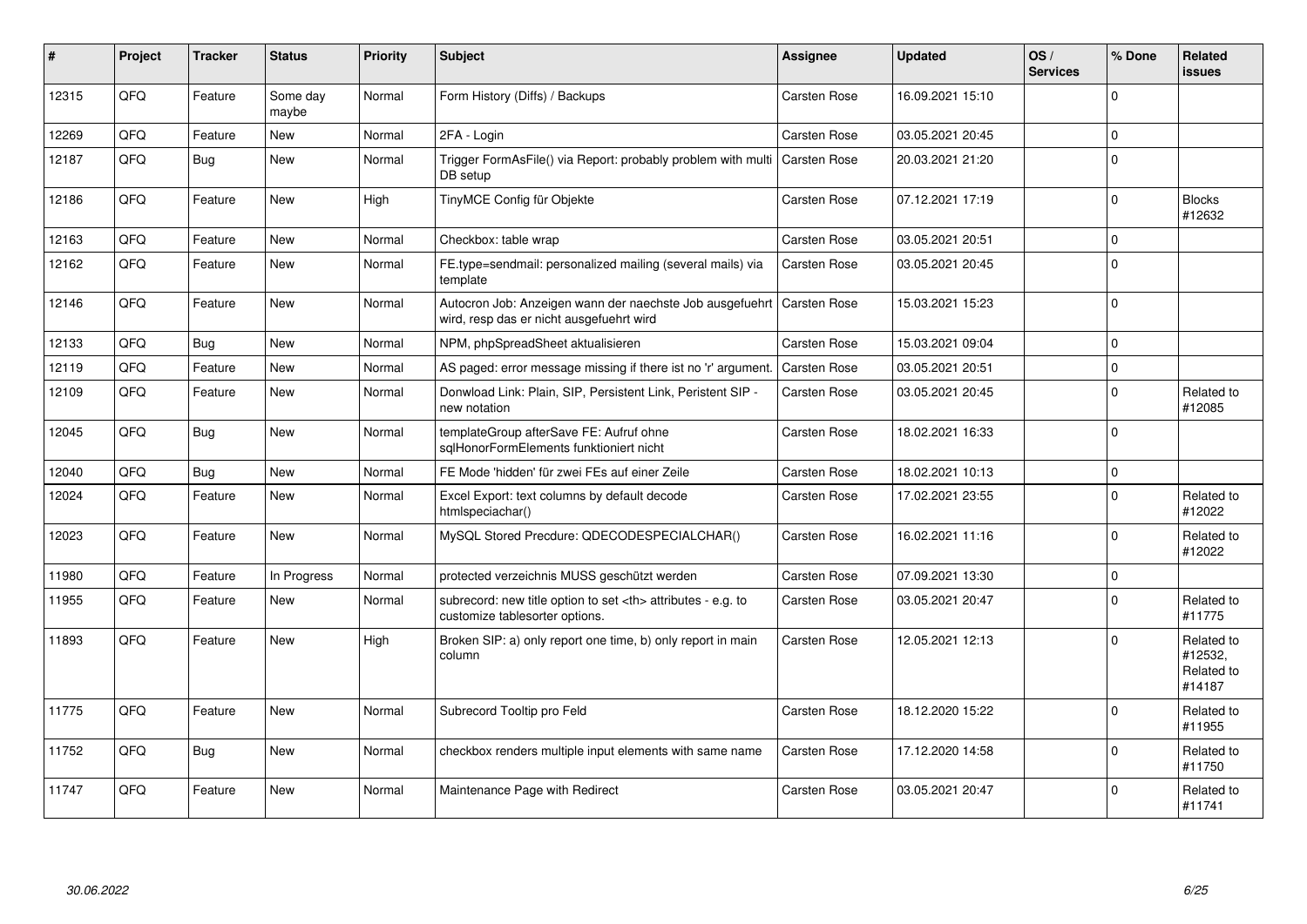| $\pmb{\#}$ | Project | <b>Tracker</b> | <b>Status</b>     | <b>Priority</b> | <b>Subject</b>                                                                      | Assignee            | <b>Updated</b>   | OS/<br><b>Services</b> | % Done         | <b>Related</b><br><b>issues</b>                                                                                                |
|------------|---------|----------------|-------------------|-----------------|-------------------------------------------------------------------------------------|---------------------|------------------|------------------------|----------------|--------------------------------------------------------------------------------------------------------------------------------|
| 11702      | QFQ     | Feature        | New               | Normal          | HTML Special Char makes no sense for 'allbut' if '&' is<br>forbidden                | Carsten Rose        | 07.12.2021 16:35 |                        | 0              | Related to<br>#5112,<br>Related to<br>#14320                                                                                   |
| 11695      | QFQ     | <b>Bug</b>     | <b>New</b>        | Normal          | MultiForm required FE Error                                                         | Carsten Rose        | 04.12.2020 13:34 |                        | $\Omega$       |                                                                                                                                |
| 11668      | QFQ     | Bug            | <b>New</b>        | Normal          | Play function.sql - problem with mysql                                              | <b>Carsten Rose</b> | 03.05.2021 20:48 |                        | $\Omega$       |                                                                                                                                |
| 11667      | QFQ     | <b>Bug</b>     | New               | Normal          | MySQL mariadb-server-10.3: Incorrect datetime value                                 | Carsten Rose        | 03.05.2021 20:48 |                        | $\mathbf 0$    |                                                                                                                                |
| 11523      | QFQ     | Feature        | New               | Normal          | Mit dynamic Update erkennen, ob Upload gemacht wurde                                | Carsten Rose        | 13.11.2020 15:07 |                        | $\mathbf{0}$   | Related to<br>#9533                                                                                                            |
| 11517      | QFQ     | Bug            | In Progress       | Normal          | extraButtonInfo Broken for multiple FormElements                                    | Carsten Rose        | 12.05.2022 13:12 |                        | 0              | Related to<br>#7890,<br>Related to<br>#3811, Has<br>duplicate<br>#10905, Has<br>duplicate<br>#10553, Has<br>duplicate<br>#6779 |
| 11516      | QFQ     | Feature        | <b>New</b>        | Normal          | Multi Page Form (Previous/Next Buttons)                                             | Carsten Rose        | 16.03.2021 17:52 |                        | $\Omega$       |                                                                                                                                |
| 11504      | QFQ     | Feature        | New               | Normal          | Dynamic Update: Button text update for 'Save',' Close' &<br>'Delete'                | Carsten Rose        | 12.11.2020 23:44 |                        | $\Omega$       |                                                                                                                                |
| 11460      | QFQ     | Feature        | New               | Normal          | Easier creation of changelog: gitchangelog                                          | Carsten Rose        | 12.06.2021 10:20 |                        | $\Omega$       | Related to<br>#13467                                                                                                           |
| 11323      | QFQ     | Feature        | Some day<br>maybe | Normal          | Report Frontend Editor Modal + Codemirror                                           | Carsten Rose        | 16.09.2021 15:10 |                        | 0              | Related to<br>#11036                                                                                                           |
| 11322      | QFQ     | Feature        | Some day<br>maybe | Normal          | Form Element JSON - (multiline parameter field)                                     | Carsten Rose        | 16.09.2021 15:10 |                        | $\Omega$       |                                                                                                                                |
| 11320      | QFQ     | Feature        | Priorize          | Normal          | Typo3 Version 10 support                                                            | Carsten Rose        | 05.05.2021 22:09 |                        | $\mathbf 0$    |                                                                                                                                |
| 11239      | QFQ     | Bug            | New               | Normal          | Radiobutton (plain): horizontales Rendern abhängig vom<br>Datentyp in der Datenbank | Carsten Rose        | 30.09.2020 18:37 |                        | $\mathbf 0$    |                                                                                                                                |
| 11217      | QFQ     | Feature        | Some day<br>maybe | Normal          | <b>Extend Script Functionality</b>                                                  | Carsten Rose        | 16.09.2021 15:10 |                        | 0              |                                                                                                                                |
| 11080      | QFQ     | Feature        | <b>New</b>        | Normal          | Send MQTT messages                                                                  | Carsten Rose        | 29.08.2020 19:49 |                        | 0              |                                                                                                                                |
| 11076      | QFQ     | Feature        | In Progress       | Normal          | SELECT  AS _websocket                                                               | <b>Carsten Rose</b> | 30.08.2020 17:49 |                        | $\overline{0}$ |                                                                                                                                |
| 11036      | QFQ     | Feature        | Some day<br>maybe | Normal          | inline report editor permissions                                                    | Carsten Rose        | 16.09.2021 15:09 |                        | $\Omega$       | Related to<br>#11323                                                                                                           |
| 10996      | QFQ     | Feature        | <b>New</b>        | Normal          | Download video via sip: no seek                                                     | <b>Carsten Rose</b> | 12.08.2020 14:18 |                        | $\overline{0}$ |                                                                                                                                |
| 10979      | QFQ     | Feature        | <b>New</b>        | Normal          | Ajax Calls an API - dataReport                                                      | Carsten Rose        | 11.05.2022 12:15 |                        | 0              |                                                                                                                                |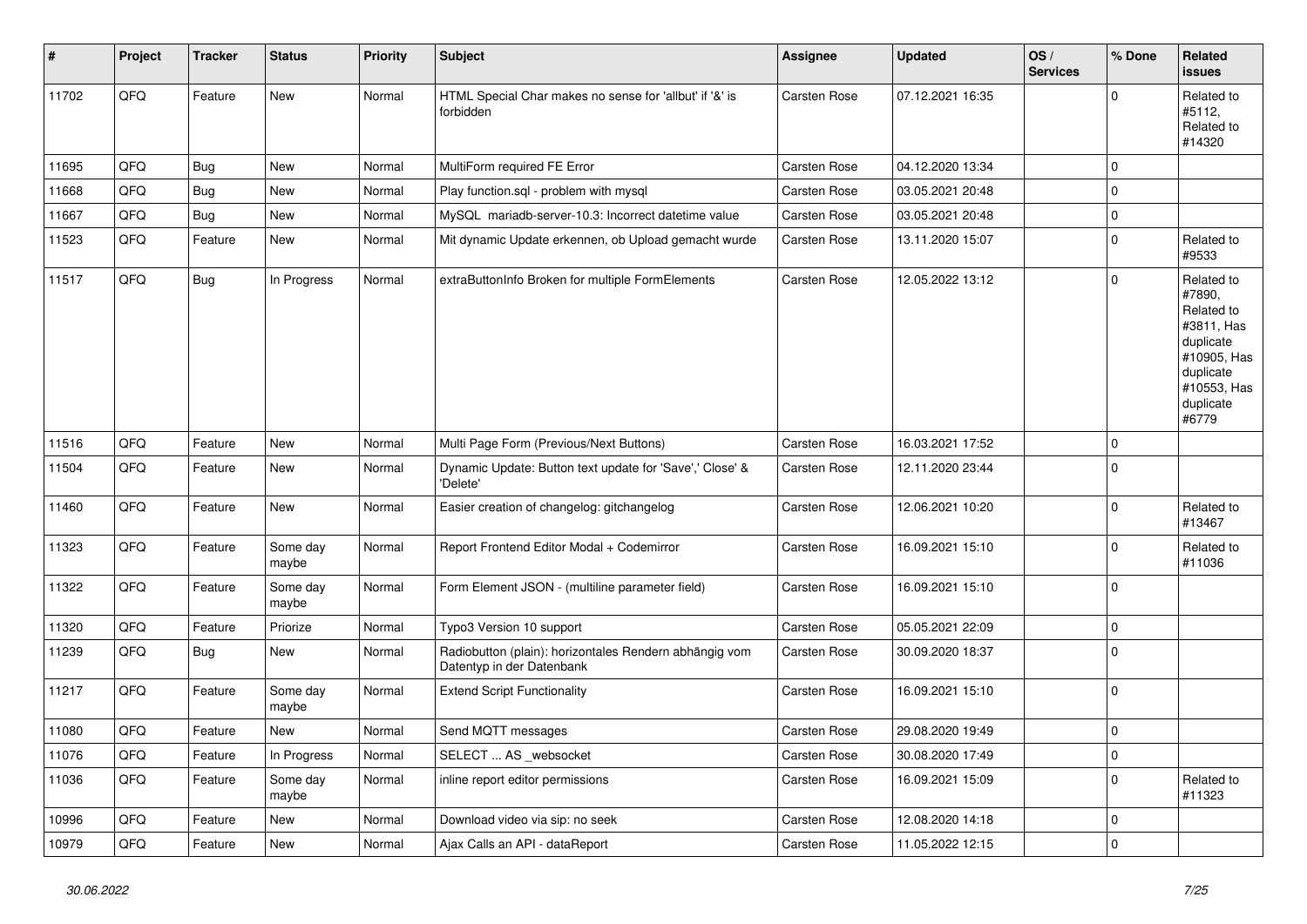| ∦     | Project | <b>Tracker</b> | <b>Status</b>     | <b>Priority</b> | <b>Subject</b>                                                                  | <b>Assignee</b>     | <b>Updated</b>   | OS/<br><b>Services</b> | % Done      | Related<br><b>issues</b>                                             |
|-------|---------|----------------|-------------------|-----------------|---------------------------------------------------------------------------------|---------------------|------------------|------------------------|-------------|----------------------------------------------------------------------|
| 10976 | QFQ     | Feature        | <b>New</b>        | Normal          | Excel Export Verbesserungen                                                     | Carsten Rose        | 06.08.2020 10:56 |                        | $\Omega$    |                                                                      |
| 10937 | QFQ     | <b>Bug</b>     | <b>New</b>        | Normal          | Fehler mit abhängigen Select- Feldern beim Positionieren                        | Carsten Rose        | 12.11.2020 23:45 |                        | $\mathbf 0$ |                                                                      |
| 10819 | QFQ     | Feature        | <b>New</b>        | Normal          | Persistent SIP - second try                                                     | Carsten Rose        | 29.06.2020 23:02 |                        | $\mathbf 0$ | Related to<br>#6261                                                  |
| 10793 | QFQ     | Feature        | In Progress       | Normal          | Update NPM Packages                                                             | Carsten Rose        | 07.09.2021 13:25 |                        | 30          |                                                                      |
| 10745 | QFQ     | Feature        | Some day<br>maybe | Normal          | <b>Tablesorter Excel Export</b>                                                 | Carsten Rose        | 16.09.2021 15:09 |                        | $\mathbf 0$ |                                                                      |
| 10716 | QFQ     | Feature        | Some day<br>maybe | Normal          | Business Logic mit Externen Skripten                                            | Carsten Rose        | 16.09.2021 15:10 |                        | $\Omega$    | Related to<br>#10713.<br>Related to<br>#8217                         |
| 10714 | QFQ     | Feature        | <b>New</b>        | Normal          | multi Table Form                                                                | Carsten Rose        | 16.03.2021 18:44 |                        | $\mathbf 0$ |                                                                      |
| 10704 | QFQ     | Bug            | <b>New</b>        | Normal          | wkhtml problem rendering fullCalendar.js / fabric.js >><br>successor: puppeteer | <b>Carsten Rose</b> | 12.11.2020 23:45 |                        | $\Omega$    | Related to<br>#5024,<br>Related to<br>#4650.<br>Related to<br>#10715 |
| 10661 | QFQ     | Bug            | In Progress       | Normal          | Typo3 Warnungen                                                                 | Carsten Rose        | 07.09.2021 13:23 |                        | $\Omega$    | Related to<br>#12440                                                 |
| 10658 | QFQ     | <b>Bug</b>     | <b>New</b>        | Normal          | processReadOnly broken                                                          | Carsten Rose        | 27.05.2020 17:55 |                        | $\pmb{0}$   |                                                                      |
| 10640 | QFQ     | <b>Bug</b>     | <b>New</b>        | High            | TypeAhead Tag: FE editierbar trotz readOnly                                     | Carsten Rose        | 03.05.2021 21:12 |                        | $\mathbf 0$ | Related to<br>#7795                                                  |
| 10593 | QFQ     | Feature        | <b>New</b>        | Normal          | label2: text behind input element                                               | Carsten Rose        | 16.05.2020 10:57 |                        | $\mathbf 0$ |                                                                      |
| 10588 | QFQ     | <b>Bug</b>     | <b>New</b>        | Normal          | typeahed Tag: Doku anpassen                                                     | Carsten Rose        | 12.11.2020 23:45 |                        | $\Omega$    |                                                                      |
| 10508 | QFQ     | <b>Bug</b>     | New               | High            | Multi Form broken on Multi DB Instance                                          | Carsten Rose        | 03.05.2021 21:12 |                        | $\mathbf 0$ |                                                                      |
| 10506 | QFQ     | <b>Bug</b>     | <b>New</b>        | High            | Template Group broken on MultiDB instance                                       | Carsten Rose        | 03.05.2021 21:12 |                        | $\mathbf 0$ | Related to<br>#10505                                                 |
| 10443 | QFQ     | Feature        | In Progress       | Normal          | Konzept api / live                                                              | Carsten Rose        | 07.05.2020 09:39 |                        | $\mathbf 0$ |                                                                      |
| 10322 | QFQ     | <b>Bug</b>     | <b>New</b>        | Normal          | FormElement / Radio: missing column 'enum' >> FE not<br>reported                | Carsten Rose        | 07.05.2020 09:37 |                        | $\mathbf 0$ |                                                                      |
| 10119 | QFQ     | Feature        | <b>New</b>        | Normal          | Dropdown (selectlist) & TypeAhead: format and catagorize<br>list                | Carsten Rose        | 07.05.2020 09:36 |                        | $\mathbf 0$ |                                                                      |
| 10116 | QFQ     | Feature        | Some day<br>maybe | Normal          | TypeAhead: Tag - show inside 'input' element                                    | Carsten Rose        | 16.09.2021 15:09 |                        | $\mathbf 0$ |                                                                      |
| 10115 | QFQ     | Feature        | <b>New</b>        | Normal          | TypeAhead: static list                                                          | Carsten Rose        | 26.02.2020 16:42 |                        | 100         |                                                                      |
| 10095 | QFQ     | Feature        | Some day<br>maybe | Normal          | Generic Gitlab Integration into QFQ                                             | Carsten Rose        | 16.09.2021 15:10 |                        | $\mathbf 0$ |                                                                      |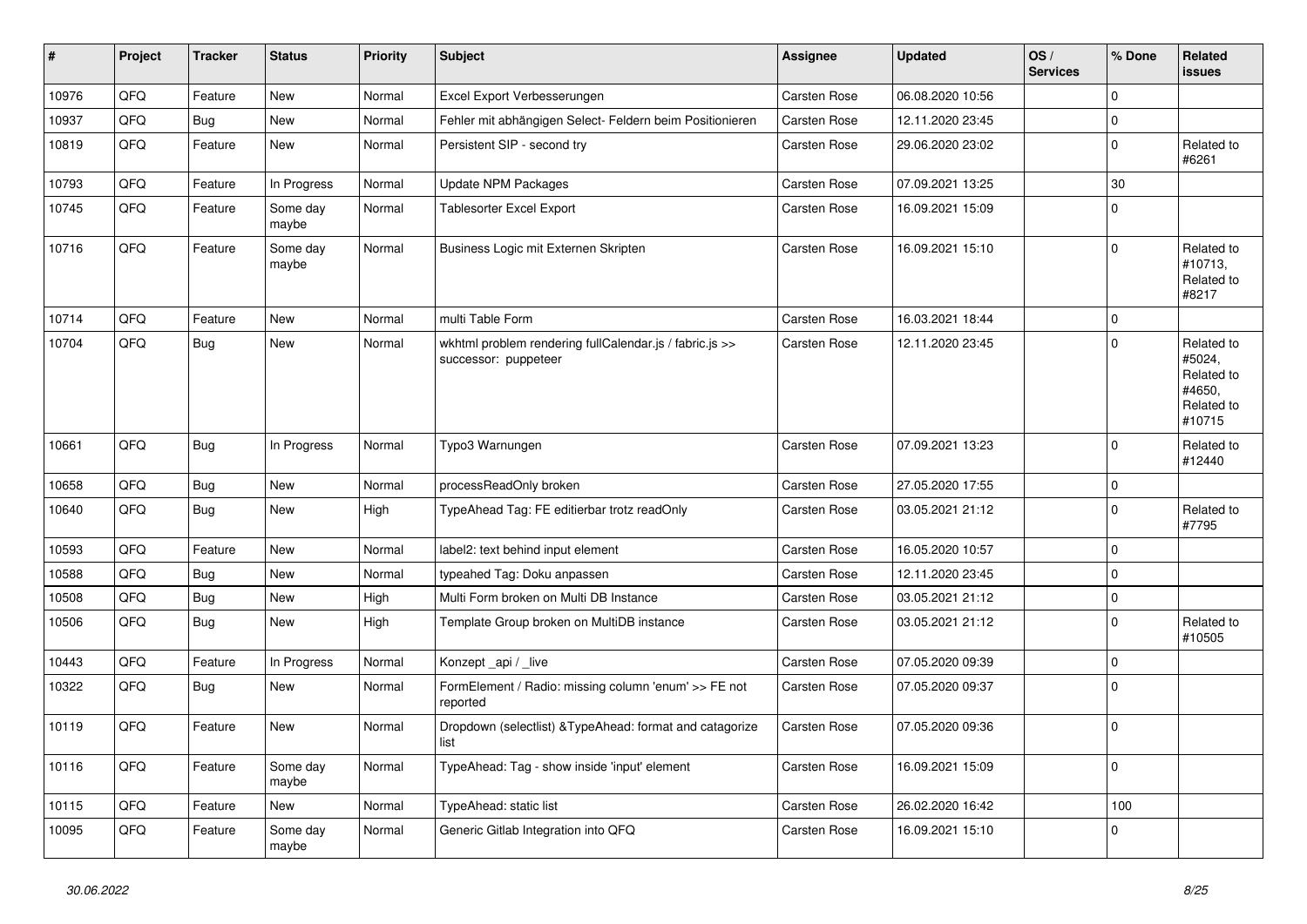| #     | Project | <b>Tracker</b> | <b>Status</b>     | <b>Priority</b> | <b>Subject</b>                                                                                                                        | <b>Assignee</b>     | <b>Updated</b>   | OS/<br><b>Services</b> | % Done              | Related<br><b>issues</b>                                               |
|-------|---------|----------------|-------------------|-----------------|---------------------------------------------------------------------------------------------------------------------------------------|---------------------|------------------|------------------------|---------------------|------------------------------------------------------------------------|
| 10082 | QFQ     | <b>Bug</b>     | New               | Normal          | FE.type=SELECT - 'sanatize' Class                                                                                                     | Carsten Rose        | 07.05.2020 09:36 |                        | 0                   | Related to<br>#10081                                                   |
| 10081 | QFQ     | Bug            | New               | High            | Stale record lock after 'forbidden' character                                                                                         | <b>Carsten Rose</b> | 03.05.2021 21:12 |                        | $\Omega$            | Related to<br>#10082,<br>Related to<br>#9789                           |
| 10080 | QFQ     | Feature        | New               | Normal          | Popup on 'save' / 'close': configure dialog (answer<br>yes/no/cancle/)                                                                | Carsten Rose        | 28.03.2021 20:52 |                        | 0                   | Is duplicate<br>of #12262                                              |
| 10015 | QFQ     | Feature        | Priorize          | Normal          | Monospace in Textarea                                                                                                                 | <b>Carsten Rose</b> | 03.02.2020 13:40 |                        | 0                   |                                                                        |
| 10014 | QFQ     | Feature        | New               | Normal          | Manual.rst: describe behaviour and process order of<br>fillStoreVar, slaveId, sqlBefore,                                              | Carsten Rose        | 01.02.2020 22:31 |                        | 0                   |                                                                        |
| 10013 | QFQ     | Feature        | Some day<br>maybe | Normal          | FE.typ=editor: CodeMirror                                                                                                             | Carsten Rose        | 08.06.2022 10:37 |                        | $\mathbf 0$         | Related to<br>#12611,<br>Related to<br>#12490,<br>Related to<br>#7732  |
| 10012 | QFQ     | Feature        | Priorize          | Normal          | redirectAllMailTo: {{beEmail:T}}                                                                                                      | <b>Carsten Rose</b> | 08.05.2021 09:54 |                        | $\Omega$            | Related to<br>#12412,<br>Related to<br>#12413,<br>Related to<br>#10011 |
| 10011 | QFQ     | Feature        | Priorize          | Normal          | Offer new STORE_TYPO3 Variable 'beUser', 'beEmail'                                                                                    | Carsten Rose        | 08.05.2021 09:51 |                        | $\mathbf 0$         | Related to<br>#10012,<br>Related to<br>#12511                          |
| 10005 | QFQ     | Feature        | Priorize          | Normal          | Report / special column name:  AS _calendar                                                                                           | Carsten Rose        | 03.06.2020 17:28 |                        | 0                   |                                                                        |
| 9983  | QFQ     | Feature        | New               | Normal          | Report Notation: new keyword 'range'                                                                                                  | Carsten Rose        | 01.02.2020 15:55 |                        | 0                   |                                                                        |
| 9975  | QFQ     | <b>Bug</b>     | Priorize          | Normal          | Dropdown Menu: 'r:3' broken                                                                                                           | Carsten Rose        | 01.02.2020 10:13 |                        | 0                   |                                                                        |
| 9968  | QFQ     | Feature        | Priorize          | Normal          | Tooltip in Links for Developer                                                                                                        | Carsten Rose        | 01.02.2020 23:17 |                        | 0                   |                                                                        |
| 9958  | QFQ     | Bug            | Priorize          | Normal          | Broken subrecord query: no error message                                                                                              | Carsten Rose        | 05.02.2021 15:15 |                        | 0                   |                                                                        |
| 9947  | QFQ     | <b>Bug</b>     | Priorize          | Normal          | Unwanted error message if missing 'typeAheadSqlPrefetch'                                                                              | <b>Carsten Rose</b> | 01.02.2020 10:13 |                        | 0                   |                                                                        |
| 9928  | QFQ     | Feature        | Priorize          | Normal          | SpecialColumnName: a) Deprecated: ' AS "_+tag " ', b)<br>New: ' AS "_ <tag1><tag2>"</tag2></tag1>                                     | <b>Carsten Rose</b> | 01.02.2020 23:17 |                        | $\mathbf 0$         | Related to<br>#9929                                                    |
| 9927  | QFQ     | Feature        | New               | Normal          | QFQ Update: a) Update nur machen wenn BE User<br>eingeloggt ist., b) Bei Fehler genaue Meldung welcher<br>Updateschritt Probleme hat. | Carsten Rose        | 22.01.2020 12:59 |                        | 0                   |                                                                        |
| 9900  | QFQ     | Feature        | Priorize          | Normal          | Generic API Call: tt-content record >> JSON                                                                                           | Carsten Rose        | 01.02.2020 10:13 |                        | $\mathbf 0$         |                                                                        |
| 9862  | QFG     | <b>Bug</b>     | Priorize          | Normal          | Failed writing to sql mail qfq.log should throw an exception                                                                          | Carsten Rose        | 01.02.2020 10:13 |                        | $\mathsf{O}\xspace$ |                                                                        |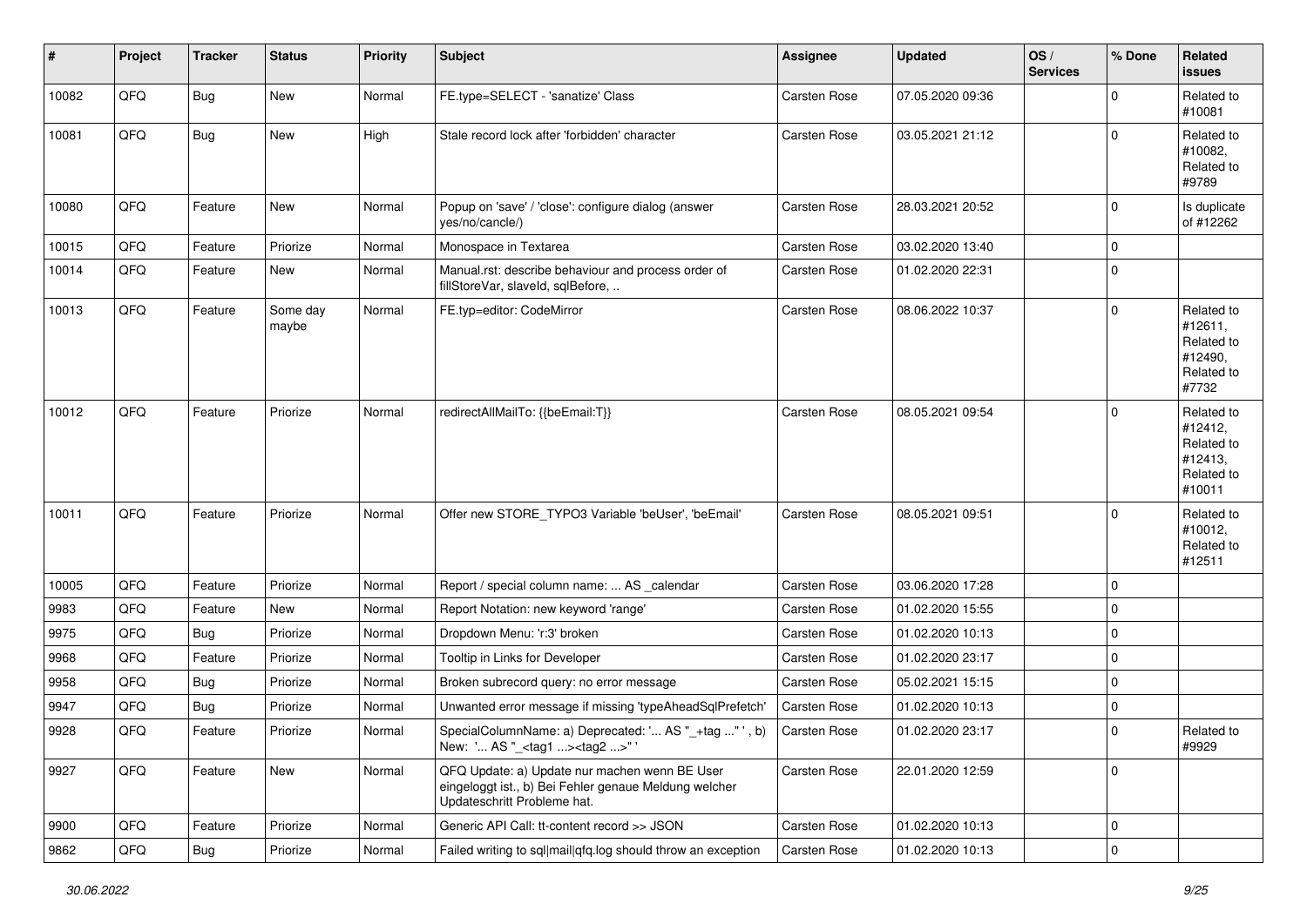| $\sharp$ | Project | <b>Tracker</b> | <b>Status</b>     | <b>Priority</b> | <b>Subject</b>                                                                                           | Assignee            | <b>Updated</b>   | OS/<br><b>Services</b> | % Done              | Related<br><b>issues</b>                                                |
|----------|---------|----------------|-------------------|-----------------|----------------------------------------------------------------------------------------------------------|---------------------|------------------|------------------------|---------------------|-------------------------------------------------------------------------|
| 9834     | QFQ     | <b>Bug</b>     | Priorize          | Normal          | Input elements with tag 'disabled' are missing on<br>form-submit: server option 'processReadOnly' broken | <b>Carsten Rose</b> | 07.12.2021 16:43 |                        | $\mathbf 0$         | Related to<br>#9691.<br>Related to<br>#5305, Has<br>duplicate<br>#12331 |
| 9811     | QFQ     | Feature        | New               | Normal          | Report: tag every n'th row                                                                               | <b>Carsten Rose</b> | 01.02.2020 23:22 |                        | $\mathbf 0$         |                                                                         |
| 9789     | QFQ     | Bug            | In Progress       | High            | Record Lock: release to early on 'leave page'                                                            | <b>Carsten Rose</b> | 10.01.2022 09:25 |                        | 100                 | Related to<br>#10081,<br>Related to<br>#9173.<br>Related to<br>#8702    |
| 9783     | QFQ     | <b>Bug</b>     | New               | Normal          | Email with special characters                                                                            | <b>Carsten Rose</b> | 01.02.2020 23:22 |                        | $\mathbf 0$         |                                                                         |
| 9781     | QFQ     | Feature        | New               | Normal          | Button: CSS class to make buttons smaller                                                                | Carsten Rose        | 01.02.2020 23:22 |                        | $\mathbf 0$         |                                                                         |
| 9777     | QFQ     | Feature        | New               | Normal          | Logging QFQ Variables                                                                                    | <b>Carsten Rose</b> | 16.12.2019 17:17 |                        | $\mathbf 0$         |                                                                         |
| 9773     | QFQ     | <b>Bug</b>     | New               | Normal          | form.parameter.formModeGlobal=requiredOff                                                                | Carsten Rose        | 01.02.2020 15:56 |                        | $\mathsf{O}\xspace$ |                                                                         |
| 9707     | QFQ     | Feature        | New               | Normal          | SIP security: encode pageld and check pageld on decode                                                   | Carsten Rose        | 01.02.2020 23:22 |                        | $\mathbf 0$         |                                                                         |
| 9706     | QFQ     | Feature        | New               | Normal          | Multi File Upload (hidden template group)                                                                | Carsten Rose        | 01.02.2020 23:22 |                        | 0                   | Related to<br>#7521,<br>Related to<br>#5562,<br>Related to<br>#13330    |
| 9704     | QFQ     | Feature        | Some day<br>maybe | Normal          | Thumbnails Generieren beim Splitten von PDF Files                                                        | <b>Carsten Rose</b> | 11.12.2019 16:01 |                        | $\mathbf 0$         |                                                                         |
| 9691     | QFQ     | Bug            | In Progress       | Normal          | Checkbox: dynamic update > readonly                                                                      | Carsten Rose        | 01.02.2020 23:22 |                        | 50                  | Related to<br>#9834                                                     |
| 9669     | QFQ     | <b>Bug</b>     | Some day<br>maybe | Normal          | Checkbox / Template Group: radio/checkbox visible broken<br>after 'add'                                  | <b>Carsten Rose</b> | 16.06.2021 13:47 |                        | $\mathbf{0}$        | Related to<br>#8091                                                     |
| 9668     | QFQ     | Feature        | Priorize          | Normal          | Form.mode: rename 'hidden' to 'hide'                                                                     | Carsten Rose        | 05.05.2021 22:14 |                        | $\mathbf 0$         | Related to<br>#6437                                                     |
| 9602     | QFQ     | Feature        | New               | Normal          | Form definition as JSON                                                                                  | Carsten Rose        | 01.02.2020 23:21 |                        | 0                   | Related to<br>#9600                                                     |
| 9579     | QFG     | Feature        | Some day<br>maybe | Normal          | Multiform with Process Row                                                                               | <b>Carsten Rose</b> | 11.12.2019 16:01 |                        | 0                   |                                                                         |
| 9537     | QFQ     | Feature        | New               | Normal          | FormEditor: Edit fieldset in FrontEnd                                                                    | Carsten Rose        | 01.02.2020 23:22 |                        | $\overline{0}$      |                                                                         |
| 9534     | QFQ     | <b>Bug</b>     | Priorize          | Urgent          | FE.type=upload: 'Unknown Mode: ID"                                                                       | Carsten Rose        | 03.05.2021 21:14 |                        | $\overline{0}$      | Related to<br>#9532                                                     |
| 9533     | QFQ     | Bug            | New               | Normal          | FE.type=upload: Check in 'beforeSave' if upload is given                                                 | Carsten Rose        | 01.02.2020 23:22 |                        | $\overline{0}$      | Related to<br>#11523                                                    |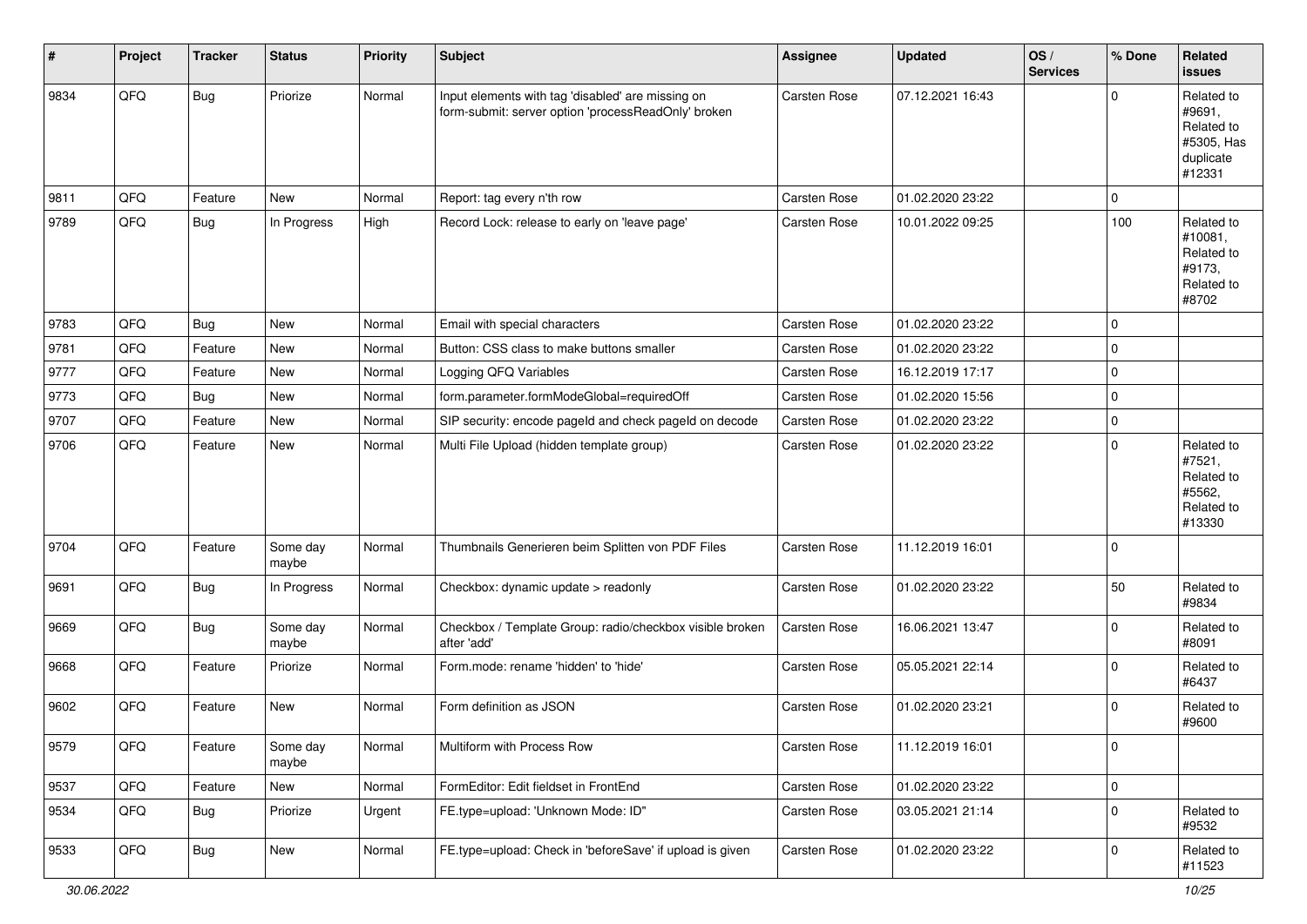| #    | Project | <b>Tracker</b> | <b>Status</b>     | <b>Priority</b> | <b>Subject</b>                                                                  | <b>Assignee</b> | <b>Updated</b>   | OS/<br><b>Services</b> | % Done      | Related<br>issues                            |
|------|---------|----------------|-------------------|-----------------|---------------------------------------------------------------------------------|-----------------|------------------|------------------------|-------------|----------------------------------------------|
| 9531 | QFQ     | <b>Bug</b>     | New               | High            | FE File: Dynamic Update / modeSql / required detected<br>even it not set        | Carsten Rose    | 11.06.2021 20:32 |                        | $\mathbf 0$ | Related to<br>#12398                         |
| 9517 | QFQ     | Feature        | In Progress       | High            | Input multiple tags with typeahead                                              | Carsten Rose    | 03.05.2021 21:14 |                        | 40          | Related to<br>#10150                         |
| 9394 | QFQ     | Feature        | Priorize          | Normal          | REST: allow for non numerical ids in get requests                               | Carsten Rose    | 05.05.2021 22:10 |                        | $\mathbf 0$ |                                              |
| 9352 | QFQ     | Feature        | New               | Normal          | FE 'Native' fire slaveld, sqlAfter, sqlIns                                      | Carsten Rose    | 01.02.2020 23:22 |                        | $\mathbf 0$ |                                              |
| 9348 | QFQ     | Feature        | New               | Normal          | defaultThumbnailSize: pre render thumbnails                                     | Carsten Rose    | 12.06.2021 09:05 |                        | $\mathbf 0$ |                                              |
| 9347 | QFQ     | Bug            | New               | High            | FE.type=upload with dynamic show/hidden: required not<br>detected               | Carsten Rose    | 12.06.2021 10:40 |                        | $\mathbf 0$ | Related to<br>#5305,<br>Related to<br>#12398 |
| 9346 | QFQ     | Feature        | Priorize          | Normal          | beforeSave: check if an upload is given                                         | Carsten Rose    | 11.06.2021 21:18 |                        | $\pmb{0}$   |                                              |
| 9317 | QFQ     | <b>Bug</b>     | New               | Normal          | FE.type=note: with dynamic show/hidden an empty label<br>causes trouble         | Carsten Rose    | 01.02.2020 23:22 |                        | $\mathbf 0$ |                                              |
| 9281 | QFQ     | <b>Bug</b>     | Some day<br>maybe | Normal          | Allow STRICT_TRANS_TABLES                                                       | Carsten Rose    | 02.01.2021 18:43 |                        | $\mathbf 0$ |                                              |
| 9275 | QFQ     | <b>Bug</b>     | New               | Normal          | autcron: t3 page, which takes to long to respond, is not<br>reported properly   | Carsten Rose    | 01.02.2020 23:22 |                        | 100         |                                              |
| 9221 | QFQ     | Feature        | New               | Normal          | typeAhead: Zeichenlimite ausschalten                                            | Carsten Rose    | 29.06.2022 22:36 |                        | $\mathbf 0$ |                                              |
| 9208 | QFQ     | Feature        | <b>New</b>        | Normal          | Manage 'recent' records                                                         | Carsten Rose    | 01.02.2020 23:22 |                        | $\pmb{0}$   |                                              |
| 9177 | QFQ     | <b>Bug</b>     | New               | Normal          | Bug? QFQ tries to save an action FE, which has real<br>existing column name     | Carsten Rose    | 01.02.2020 23:22 |                        | $\pmb{0}$   |                                              |
| 9173 | QFQ     | <b>Bug</b>     | Priorize          | Urgent          | Stale Record Lock: Firefox                                                      | Carsten Rose    | 03.05.2021 21:14 |                        | $\mathbf 0$ | Related to<br>#9789                          |
| 9136 | QFQ     | Feature        | New               | Normal          | Create ZIP files with dynamic PDFs                                              | Carsten Rose    | 01.02.2020 23:22 |                        | $\pmb{0}$   |                                              |
| 9129 | QFQ     | Feature        | <b>New</b>        | Normal          | sqlValidate: Message as notification, not as error                              | Carsten Rose    | 01.02.2020 23:22 |                        | $\mathbf 0$ | Related to<br>#9128                          |
| 9128 | QFQ     | Feature        | New               | Normal          | Error Message: not replaced variables- a) replace back to<br>'{{', b) underline | Carsten Rose    | 01.02.2020 23:22 |                        | $\pmb{0}$   | Related to<br>#9129                          |
| 9127 | QFQ     | Bug            | New               | Normal          | Error Message: change 'roll over' color - text not readable                     | Carsten Rose    | 01.02.2020 23:22 |                        | 0           |                                              |
| 9121 | QFQ     | <b>Bug</b>     | Priorize          | High            | sip links have r and __dbIndexData set                                          | Carsten Rose    | 12.06.2021 10:41 |                        | $\pmb{0}$   |                                              |
| 9077 | QFQ     | <b>Bug</b>     | New               | Normal          | typeAheadSql: report broken SQL                                                 | Carsten Rose    | 29.06.2022 22:35 |                        | 0           | Related to<br>#4018                          |
| 9013 | QFQ     | Bug            | New               | Normal          | Error in Twig template not handled                                              | Carsten Rose    | 20.10.2021 13:43 |                        | $\mathbf 0$ |                                              |
| 8975 | QFQ     | Feature        | New               | Normal          | Report Notation: 2.0                                                            | Carsten Rose    | 01.02.2020 23:22 |                        | $\pmb{0}$   | Related to<br>#8963                          |
| 8963 | QFQ     | Feature        | Priorize          | Normal          | Setting values in a store: flexible way                                         | Carsten Rose    | 05.05.2021 22:10 |                        | $\mathsf 0$ | Related to<br>#8975                          |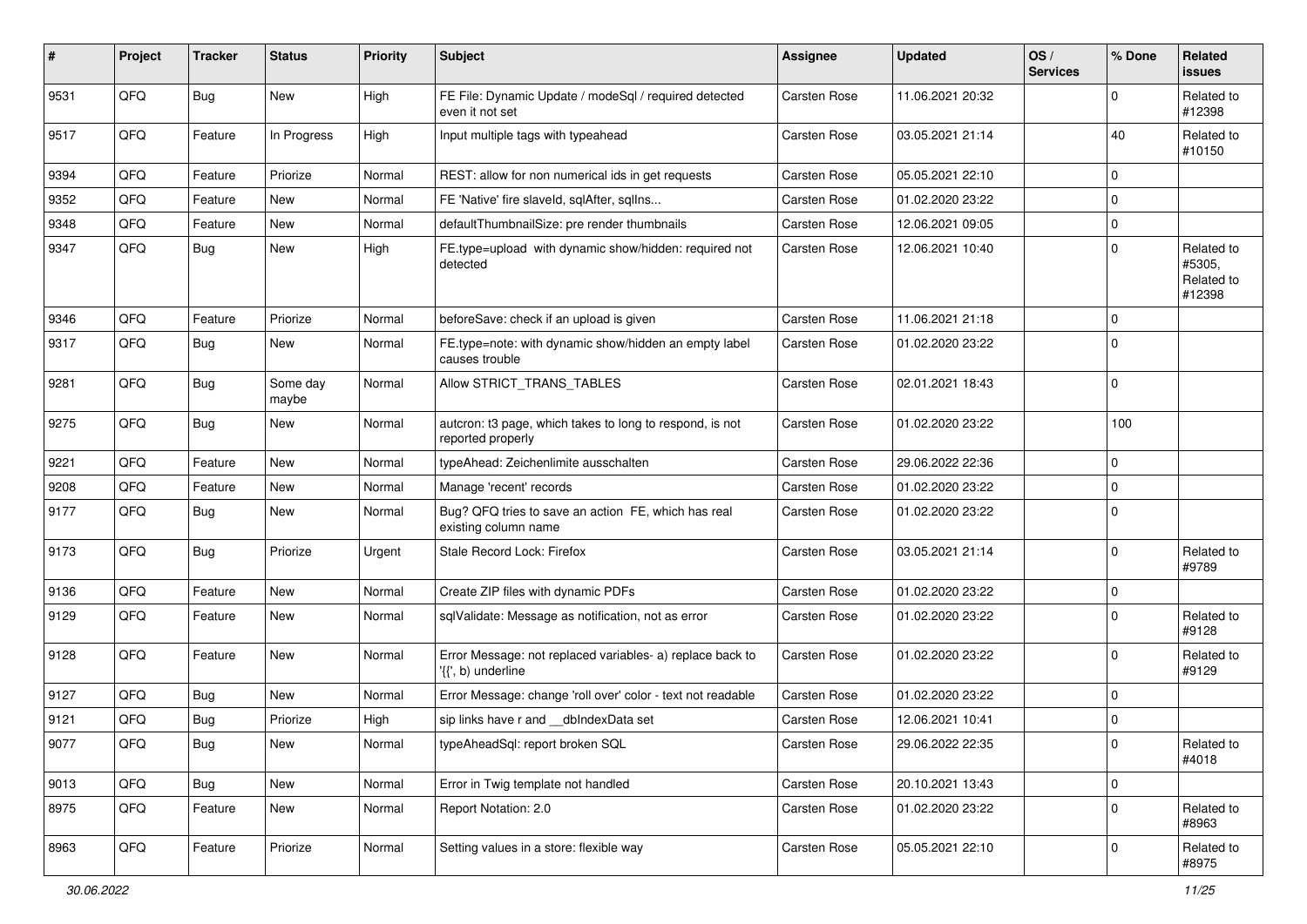| #    | Project | <b>Tracker</b> | <b>Status</b>     | <b>Priority</b> | <b>Subject</b>                                                                                         | <b>Assignee</b>     | <b>Updated</b>   | OS/<br><b>Services</b> | % Done      | Related<br><b>issues</b> |
|------|---------|----------------|-------------------|-----------------|--------------------------------------------------------------------------------------------------------|---------------------|------------------|------------------------|-------------|--------------------------|
| 8962 | QFQ     | Feature        | <b>New</b>        | High            | allow for form fields with identical names                                                             | Carsten Rose        | 03.05.2021 21:14 |                        | $\Omega$    |                          |
| 8894 | QFQ     | Feature        | Some day<br>maybe | Normal          | Documentation Tags Usable in QFQ Application                                                           | Carsten Rose        | 11.12.2019 16:01 |                        | $\Omega$    |                          |
| 8892 | QFQ     | Feature        | Some day<br>maybe | Normal          | Display and Edit SQL Comments in Form Editor                                                           | Carsten Rose        | 11.12.2019 16:01 |                        | $\mathbf 0$ |                          |
| 8806 | QFQ     | Feature        | <b>New</b>        | Normal          | SQL Function nl2br                                                                                     | Carsten Rose        | 01.02.2020 23:22 |                        | $\Omega$    |                          |
| 8719 | QFQ     | Feature        | <b>New</b>        | Normal          | extraButtonLock: add support for 0/1                                                                   | Carsten Rose        | 01.02.2020 23:22 |                        | $\Omega$    |                          |
| 8702 | QFQ     | Feature        | <b>New</b>        | Normal          | Load Record which is locked: missing user info                                                         | Carsten Rose        | 11.12.2019 16:16 |                        | $\Omega$    | Related to<br>#9789      |
| 8668 | QFQ     | Bug            | <b>New</b>        | High            | Pill disabled: dyamic mode 'hidden' not respected - FE is still<br>required                            | Carsten Rose        | 03.05.2021 21:14 |                        | $\Omega$    |                          |
| 8586 | QFQ     | Feature        | Some day<br>maybe | Normal          | QFQ: Enhance Error message for 'record not found'                                                      | Carsten Rose        | 16.09.2021 15:10 |                        | $\Omega$    |                          |
| 8585 | QFQ     | Feature        | Priorize          | Normal          | Enhance Error message for 'unknown form'                                                               | Carsten Rose        | 01.02.2020 10:13 |                        | $\mathbf 0$ |                          |
| 8584 | QFQ     | Feature        | Priorize          | Normal          | FE 'Action' - never assign to Container (except Template<br>Group)                                     | Carsten Rose        | 01.02.2020 10:13 |                        | $\Omega$    |                          |
| 8520 | QFQ     | Feature        | Some day<br>maybe | Normal          | Bring QFQ to Composer                                                                                  | Carsten Rose        | 16.09.2021 15:10 |                        | $\mathbf 0$ |                          |
| 8431 | QFQ     | <b>Bug</b>     | New               | High            | autocron.php with wrong path                                                                           | <b>Carsten Rose</b> | 03.05.2021 21:14 |                        | $\mathbf 0$ |                          |
| 8336 | QFQ     | Feature        | <b>New</b>        | Normal          | Form > modified > Close New: a) Optional disable popup, b)<br>custom text, c) mode on save: closelstay | Carsten Rose        | 01.02.2020 23:22 |                        | $\mathbf 0$ | Related to<br>#8335      |
| 8277 | QFQ     | Feature        | Priorize          | Normal          | fe.parameter.default=                                                                                  | Carsten Rose        | 01.02.2020 23:17 |                        | $\Omega$    | Related to<br>#8113      |
| 8217 | QFQ     | Feature        | <b>New</b>        | Normal          | if-elseif-else construct                                                                               | Carsten Rose        | 16.03.2021 18:41 |                        | $\Omega$    | Related to<br>#10716     |
| 8204 | QFQ     | Feature        | Priorize          | High            | Position 'required mark'                                                                               | Carsten Rose        | 16.06.2021 13:44 |                        | $\mathbf 0$ |                          |
| 8187 | QFQ     | Feature        | <b>New</b>        | Normal          | Subrecord: enable/hide new button - make new/edit/delete<br>customizeable.                             | Carsten Rose        | 06.03.2021 18:44 |                        | $\Omega$    | Related to<br>#11326     |
| 8106 | QFQ     | <b>Bug</b>     | Some day<br>maybe | Normal          | Dynamic Update: Feld kann nicht auf empty zurückgesetzt<br>werden                                      | <b>Carsten Rose</b> | 11.12.2019 16:01 |                        | $\mathbf 0$ |                          |
| 8101 | QFQ     | Feature        | Some day<br>maybe | Normal          | Password hash: support further hashing methods                                                         | Carsten Rose        | 16.09.2021 15:10 |                        | $\mathbf 0$ |                          |
| 8089 | QFQ     | Feature        | <b>New</b>        | Normal          | Copy/Paste for FormElements                                                                            | Carsten Rose        | 01.02.2020 23:22 |                        | $\mathbf 0$ |                          |
| 8083 | QFQ     | <b>Bug</b>     | <b>New</b>        | High            | FormEditor: primary table list does not respect<br>'indexDb={{indexData:Y}}'                           | Carsten Rose        | 03.05.2021 21:14 |                        | $\Omega$    | Has duplicate<br>#6678   |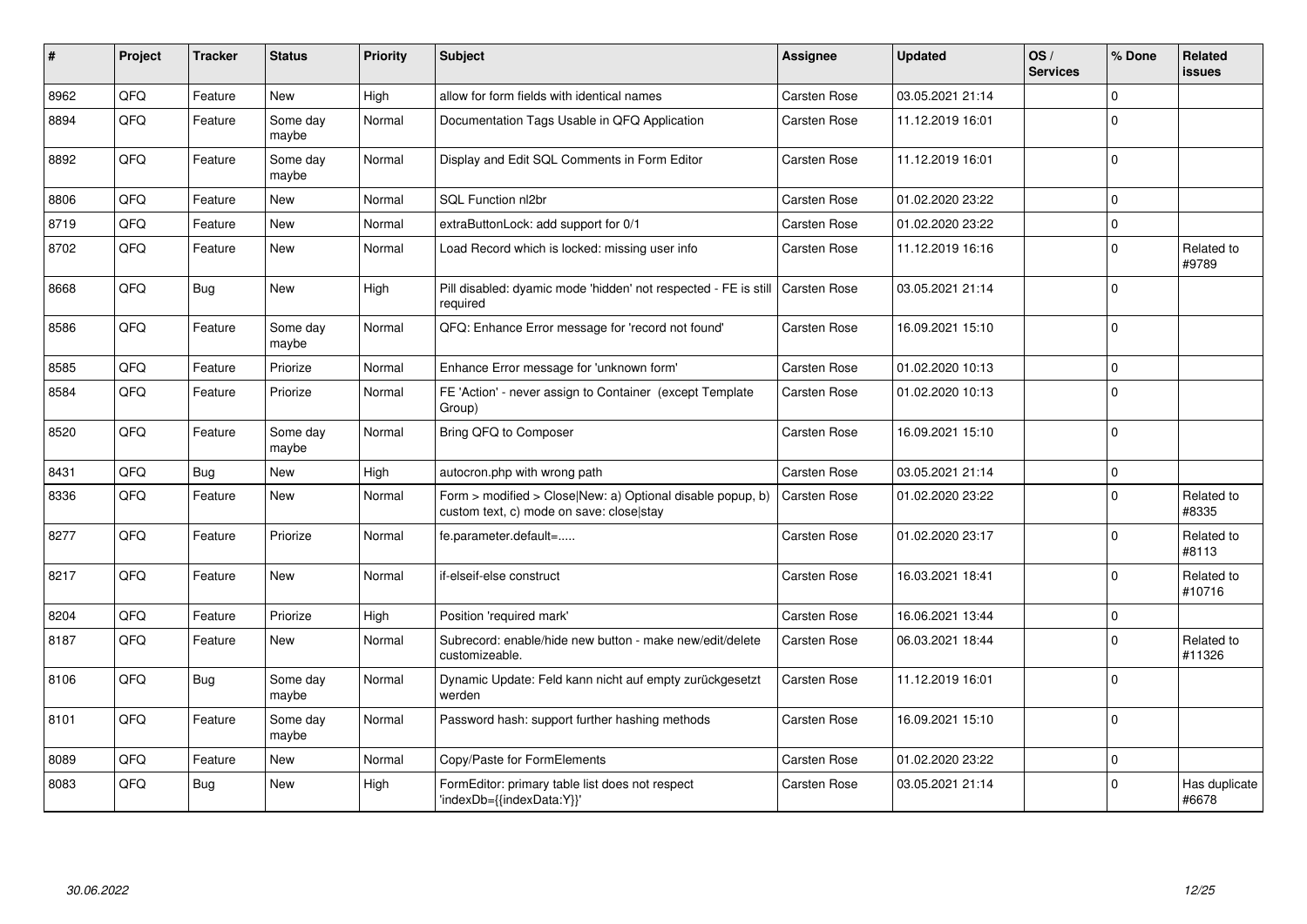| ∦    | Project | <b>Tracker</b> | <b>Status</b> | <b>Priority</b> | <b>Subject</b>                                                                                        | Assignee     | <b>Updated</b>   | OS/<br><b>Services</b> | % Done      | Related<br><b>issues</b>                        |
|------|---------|----------------|---------------|-----------------|-------------------------------------------------------------------------------------------------------|--------------|------------------|------------------------|-------------|-------------------------------------------------|
| 8082 | QFQ     | Feature        | Priorize      | High            | Contact form without saving record                                                                    | Carsten Rose | 07.12.2021 15:20 |                        | $\Omega$    | Related to<br>#8587,<br><b>Blocks</b><br>#11850 |
| 8049 | QFQ     | Bug            | <b>New</b>    | Normal          | FE.type=note, column 'value': text moves some pixel to top<br>after save                              | Carsten Rose | 01.02.2020 23:22 |                        | $\mathbf 0$ |                                                 |
| 8044 | QFQ     | Feature        | Priorize      | Normal          | Transaction: a) Form, b) Report                                                                       | Carsten Rose | 05.05.2021 22:14 |                        | $\Omega$    | Related to<br>#8043                             |
| 8037 | QFQ     | <b>Bug</b>     | Priorize      | Normal          | FE.type=upload (advanced mode): {{slaveld: V}} missing<br>during dynamic update                       | Carsten Rose | 01.02.2020 10:13 |                        | $\Omega$    |                                                 |
| 8034 | QFQ     | Feature        | Priorize      | Normal          | FormElement 'data': 22.22.2222 should not be accepted                                                 | Carsten Rose | 01.02.2020 10:13 |                        | $\mathbf 0$ |                                                 |
| 7924 | QFQ     | Feature        | <b>New</b>    | Normal          | Radio/Checkbox with Tooltip                                                                           | Carsten Rose | 01.02.2020 23:22 |                        | $\mathbf 0$ |                                                 |
| 7920 | QFQ     | Feature        | <b>New</b>    | Normal          | FE: Syntax Highlight, Zeinlenumbruch                                                                  | Carsten Rose | 01.02.2020 10:03 |                        | $\Omega$    |                                                 |
| 7899 | QFQ     | <b>Bug</b>     | New           | High            | Fe.type=password / retype / required: always complain<br>about missing value                          | Carsten Rose | 03.05.2021 21:14 |                        | $\Omega$    |                                                 |
| 7890 | QFQ     | Bug            | <b>New</b>    | Normal          | FormElement 'required': extraButtonInfo not aligned                                                   | Carsten Rose | 11.06.2021 21:17 |                        | $\Omega$    | Related to<br>#11517                            |
| 7850 | QFQ     | Feature        | <b>New</b>    | High            | Upload records: non 'pathFileName' column                                                             | Carsten Rose | 03.05.2021 21:14 |                        | $\mathbf 0$ |                                                 |
| 7812 | QFQ     | Feature        | <b>New</b>    | Normal          | FE 'Subrecord' - new option 'subrecordShowFilter',<br>'subrecordPaging'                               | Carsten Rose | 01.02.2020 23:22 |                        | $\mathbf 0$ |                                                 |
| 7795 | QFQ     | Bug            | <b>New</b>    | Normal          | Readonly Form: Typeahead-Felder                                                                       | Carsten Rose | 01.02.2020 23:22 |                        | $\mathbf 0$ | Related to<br>#10640                            |
| 7685 | QFQ     | <b>Bug</b>     | <b>New</b>    | Normal          | Open FormElement from QFQ error message and save<br>modified record: error about missing {{formId:F}} | Carsten Rose | 01.02.2020 23:22 |                        | $\Omega$    |                                                 |
| 7683 | QFQ     | Feature        | <b>New</b>    | Normal          | Special column names in '{{ SELECT  AS link }}' should<br>be detected                                 | Carsten Rose | 01.02.2020 23:21 |                        | $\mathbf 0$ |                                                 |
| 7681 | QFQ     | Feature        | <b>New</b>    | Normal          | Optional switch off 'check for modified record'                                                       | Carsten Rose | 01.02.2020 23:21 |                        | $\Omega$    |                                                 |
| 7660 | QFQ     | Feature        | <b>New</b>    | Normal          | IMAP: import mails to DB, move / delete mails                                                         | Carsten Rose | 01.02.2020 09:52 |                        | $\mathbf 0$ |                                                 |
| 7656 | QFQ     | Bug            | Priorize      | Normal          | FE with required, 'pattern' and 'extraButtonLock': always<br>complain about missing value             | Carsten Rose | 01.02.2020 10:13 |                        | $\mathbf 0$ |                                                 |
| 7650 | QFQ     | <b>Bug</b>     | <b>New</b>    | High            | Optional do not show 'required' sign on FormElement                                                   | Carsten Rose | 03.05.2021 21:14 |                        | $\Omega$    |                                                 |
| 7630 | QFQ     | Feature        | Priorize      | Normal          | detailed error message for simple upload                                                              | Carsten Rose | 01.02.2020 10:13 |                        | $\mathbf 0$ |                                                 |
| 7616 | QFQ     | Bug            | Priorize      | Normal          | Selectlist with Enum & Dynamic Update                                                                 | Carsten Rose | 01.02.2020 10:13 |                        | $\mathbf 0$ |                                                 |
| 7574 | QFQ     | Bug            | <b>New</b>    | Normal          | Substitute error: form element not reported / dont parse<br>Form.note                                 | Carsten Rose | 01.02.2020 23:21 |                        | $\Omega$    |                                                 |
| 7547 | QFQ     | Bug            | New           | Normal          | Error Message in afterSave: wrong parameter column<br>reported                                        | Carsten Rose | 01.02.2020 23:22 |                        | $\mathbf 0$ |                                                 |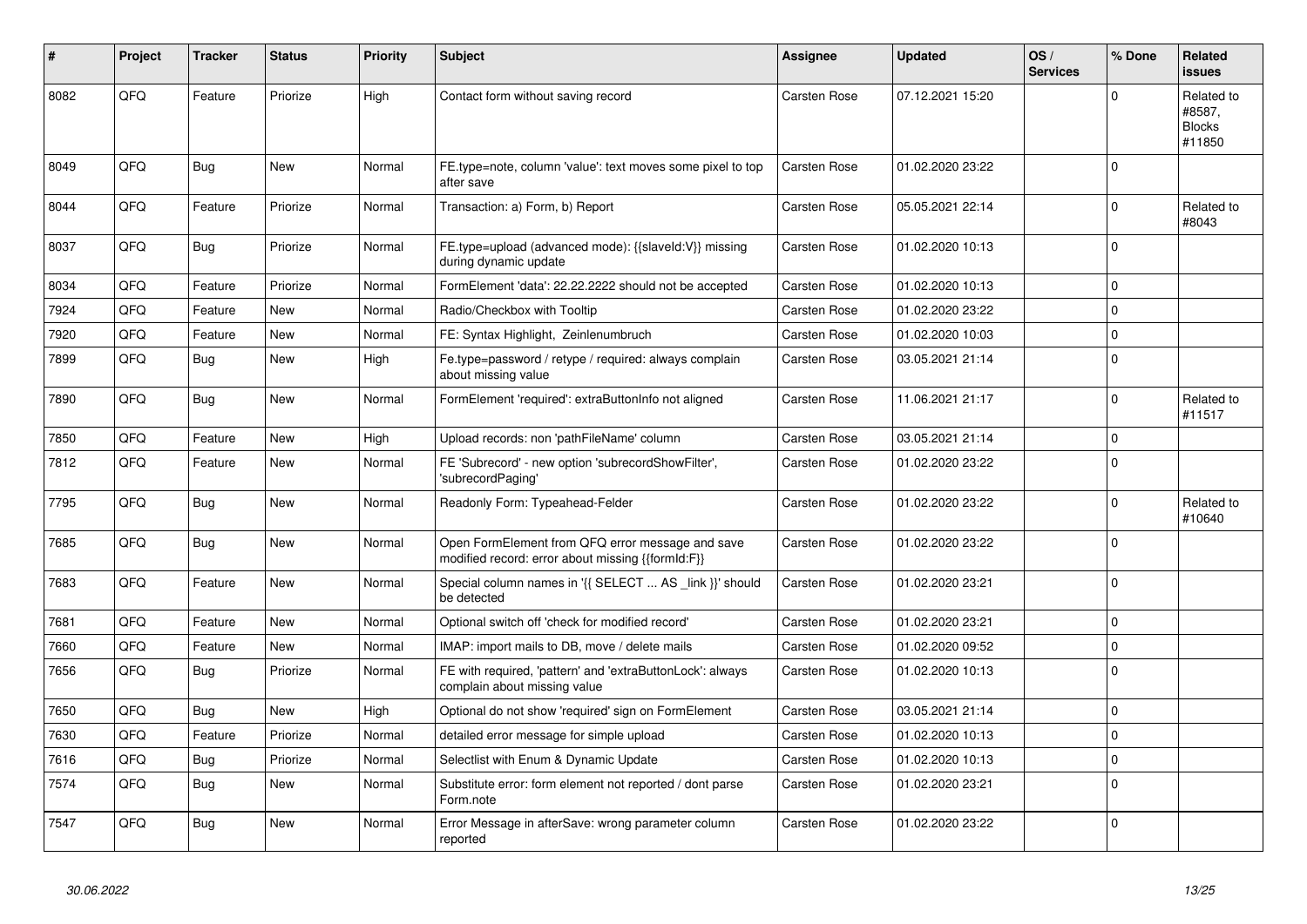| #    | Project | <b>Tracker</b> | <b>Status</b>     | <b>Priority</b> | <b>Subject</b>                                                                                 | <b>Assignee</b>     | <b>Updated</b>   | OS/<br><b>Services</b> | % Done      | Related<br>issues      |
|------|---------|----------------|-------------------|-----------------|------------------------------------------------------------------------------------------------|---------------------|------------------|------------------------|-------------|------------------------|
| 7524 | QFQ     | <b>Bug</b>     | <b>New</b>        | Normal          | QFQ throws a 'General Error' if 'fileadmin/protected/log/' is<br>not writeable                 | Carsten Rose        | 01.02.2020 23:22 |                        | $\Omega$    |                        |
| 7522 | QFQ     | Feature        | Priorize          | Normal          | Inserting default index.html to folder (Avoid Apache<br>Indexing)                              | Carsten Rose        | 01.02.2020 10:13 |                        | $\mathbf 0$ |                        |
| 7521 | QFQ     | Feature        | New               | Normal          | TemplateGroup: fe.type=upload                                                                  | Carsten Rose        | 01.02.2020 23:21 |                        | $\Omega$    | Related to<br>#9706    |
| 7520 | QFQ     | Feature        | New               | Normal          | QR Code:  AS _qr ( AS _link)                                                                   | Carsten Rose        | 01.02.2020 23:22 |                        | 0           |                        |
| 7519 | QFQ     | Feature        | New               | Normal          | Select: Multi                                                                                  | Carsten Rose        | 01.02.2020 23:22 |                        | $\Omega$    |                        |
| 7513 | QFQ     | <b>Bug</b>     | New               | Normal          | Radios not correct aligned                                                                     | Carsten Rose        | 01.02.2020 23:22 |                        | $\mathbf 0$ |                        |
| 7512 | QFQ     | <b>Bug</b>     | New               | Normal          | FE: inputType=number >> 'pattern' is not respected                                             | Carsten Rose        | 01.02.2020 23:22 |                        | $\mathbf 0$ |                        |
| 7481 | QFQ     | Feature        | New               | Normal          | Detect 'BaseUrl' automatically                                                                 | Carsten Rose        | 01.02.2020 23:21 |                        | 0           |                        |
| 7480 | QFQ     | Feature        | New               | Normal          | Record History (Undo / Redo)                                                                   | Carsten Rose        | 11.12.2019 16:16 |                        | $\mathbf 0$ | Related to<br>#2361    |
| 7456 | QFQ     | <b>Bug</b>     | Some day<br>maybe | Low             | Todos in Code: solve or make ticket                                                            | Carsten Rose        | 16.09.2021 15:10 |                        | $\mathbf 0$ |                        |
| 7453 | QFG     | Feature        | Some day<br>maybe | Normal          | import / export forms QFQ                                                                      | Carsten Rose        | 16.09.2021 15:10 |                        | $\Omega$    |                        |
| 7452 | QFQ     | Feature        | Some day<br>maybe | Normal          | automate deployment new QFQ version                                                            | Carsten Rose        | 16.09.2021 15:10 |                        | $\mathbf 0$ |                        |
| 7342 | QFQ     | Feature        | <b>New</b>        | Normal          | add content = hide_this                                                                        | Carsten Rose        | 01.02.2020 23:21 |                        | $\pmb{0}$   |                        |
| 7336 | QFQ     | Feature        | Some day<br>maybe | Normal          | PDF Upload: disallow PDFs with specific Meta information                                       | Carsten Rose        | 11.12.2019 16:01 |                        | $\Omega$    |                        |
| 7290 | QFQ     | Feature        | Priorize          | Normal          | FormEditor: title as textarea if LEN(title)>60                                                 | Carsten Rose        | 01.02.2020 10:13 |                        | $\mathbf 0$ | Blocked by<br>#7682    |
| 7280 | QFQ     | Feature        | <b>New</b>        | Normal          | recently used table                                                                            | Carsten Rose        | 01.02.2020 23:21 |                        | $\mathbf 0$ |                        |
| 7261 | QFQ     | <b>Bug</b>     | New               | Normal          | Report pathFilename for user without path, only the filename                                   | Carsten Rose        | 01.02.2020 23:21 |                        | 0           |                        |
| 7239 | QFQ     | Feature        | New               | Normal          | TinyMCE: html tag whitelist                                                                    | <b>Carsten Rose</b> | 01.02.2020 23:21 |                        | $\Omega$    | Related to<br>#14320   |
| 7219 | QFQ     | <b>Bug</b>     | New               | Normal          | typeSheadSql / typeAheadSqlPrefetch: change to curly<br>braces                                 | Carsten Rose        | 01.02.2020 23:21 |                        | $\mathbf 0$ |                        |
| 7217 | QFQ     | Feature        | Priorize          | Normal          | Download: notice User if `_sip=?` is missing                                                   | Carsten Rose        | 01.02.2020 10:13 |                        | $\mathbf 0$ |                        |
| 7175 | QFQ     | Feature        | New               | Normal          | Upload: md5 hash as filename                                                                   | Carsten Rose        | 01.02.2020 23:21 |                        | $\pmb{0}$   |                        |
| 7119 | QFQ     | Feature        | New               | Normal          | Upload: scaleDownWidth, scaleDownHeight                                                        | Carsten Rose        | 01.02.2020 23:21 |                        | $\pmb{0}$   |                        |
| 7109 | QFQ     | Feature        | New               | Normal          | Dynamic Updates: row/element hide                                                              | Carsten Rose        | 01.02.2020 23:22 |                        | $\mathbf 0$ | Has duplicate<br>#4081 |
| 7107 | QFQ     | Feature        | Some day<br>maybe | Normal          | Showcase Registration Tool: Anmeldung / Administration :<br>Liste Anmeldungen / Emaileinaldung | Carsten Rose        | 11.12.2019 16:01 |                        | 0           |                        |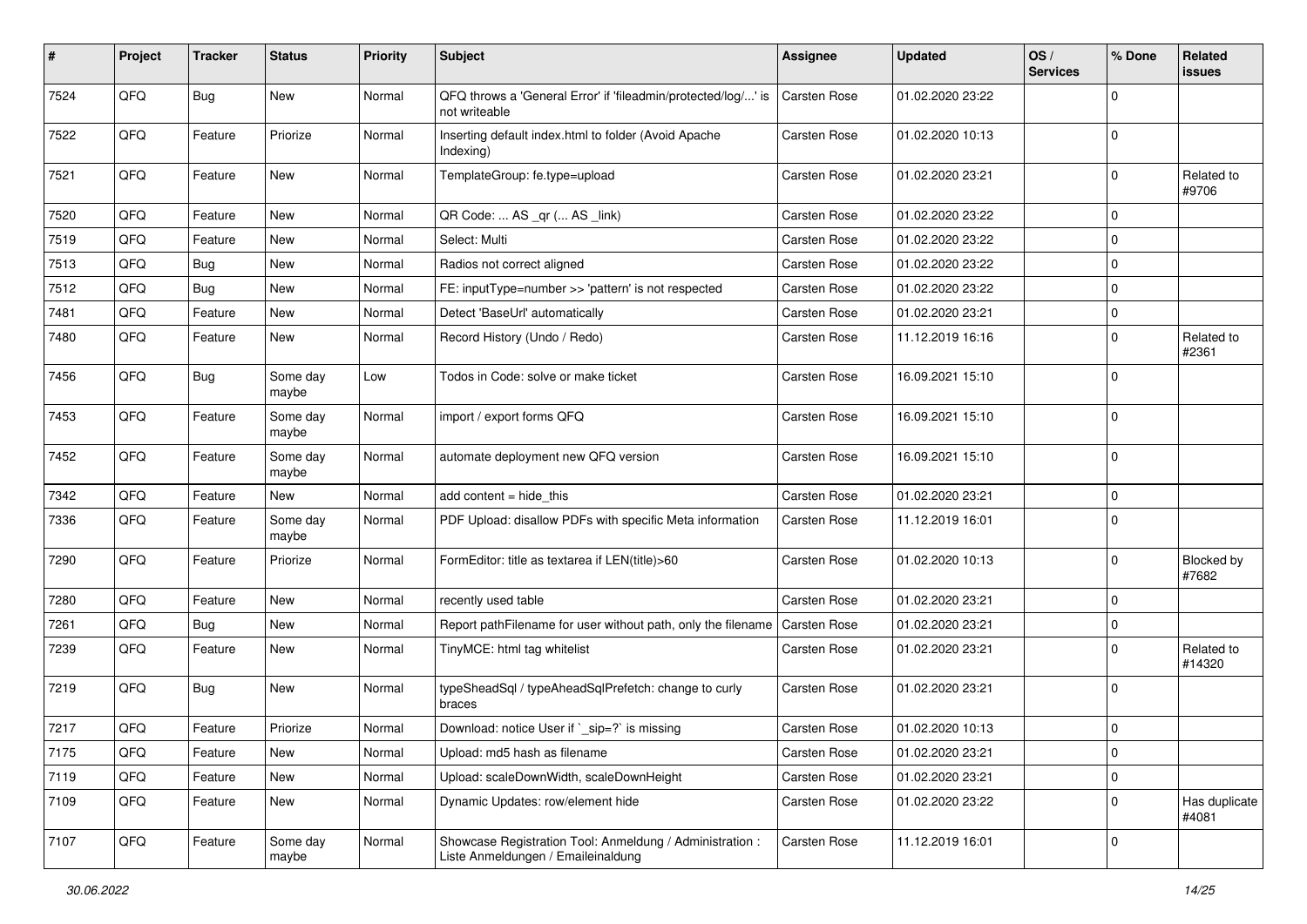| $\vert$ # | Project | <b>Tracker</b> | <b>Status</b>     | <b>Priority</b> | <b>Subject</b>                                                                                                             | Assignee            | <b>Updated</b>   | OS/<br><b>Services</b> | % Done      | Related<br>issues                           |
|-----------|---------|----------------|-------------------|-----------------|----------------------------------------------------------------------------------------------------------------------------|---------------------|------------------|------------------------|-------------|---------------------------------------------|
| 7102      | QFQ     | Feature        | <b>New</b>        | Normal          | Comment sign in report: '#' and '--'                                                                                       | Carsten Rose        | 01.02.2020 23:21 |                        | $\Omega$    |                                             |
| 7099      | QFQ     | Feature        | New               | Normal          | <b>Redesign FormEditor</b>                                                                                                 | Carsten Rose        | 01.02.2020 23:21 |                        | $\Omega$    |                                             |
| 7014      | QFQ     | Bug            | <b>New</b>        | Normal          | Sending invalid emails succeeds when<br>debug.redirectAllMailTo is set                                                     | Carsten Rose        | 01.02.2020 23:21 |                        | $\pmb{0}$   |                                             |
| 7002      | QFQ     | Bug            | <b>New</b>        | Normal          | Dynamic Update: row does not disappear / appear                                                                            | Carsten Rose        | 01.02.2020 23:22 |                        | $\Omega$    |                                             |
| 6998      | QFQ     | Feature        | Priorize          | Normal          | Form: with debug=on show column information as tooltip of<br>column label                                                  | Carsten Rose        | 01.02.2020 10:13 |                        | $\mathbf 0$ |                                             |
| 6912      | QFQ     | <b>Bug</b>     | New               | Normal          | error Message Var 'deadline' already set in SIP - in Form<br>with FE.value={{deadline:R:::{{deadlinePeriod:Y}}}}           | Carsten Rose        | 01.02.2020 23:21 |                        | $\Omega$    |                                             |
| 6855      | QFQ     | Feature        | <b>New</b>        | Normal          | With {{feUser:U}}!={{feUser:T}}: Save / Delete: only possible<br>with {{feUserSave:U}}='yes' and '{{feUserDelete:U}}='yes' | Carsten Rose        | 01.02.2020 23:21 |                        | $\Omega$    |                                             |
| 6765      | QFQ     | Feature        | <b>New</b>        | Normal          | Moeglichkeit via QFQ eigene Logs zu schreiben                                                                              | Carsten Rose        | 01.02.2020 23:21 |                        | $\Omega$    |                                             |
| 6723      | QFQ     | Feature        | <b>New</b>        | Normal          | Report QFQ Installation and Version                                                                                        | Carsten Rose        | 12.06.2021 09:07 |                        | $\Omega$    |                                             |
| 6715      | QFQ     | Feature        | Some day<br>maybe | Normal          | Code-Refactoring: dbArray vereinheitlichen                                                                                 | Carsten Rose        | 11.12.2019 16:02 |                        | $\Omega$    |                                             |
| 6677      | QFQ     | <b>Bug</b>     | <b>New</b>        | Normal          | Error message FE Action Element: no/wrong FE reference<br>who cause the problem.                                           | Carsten Rose        | 01.02.2020 23:21 |                        | $\Omega$    |                                             |
| 6609      | QFQ     | Feature        | <b>New</b>        | Normal          | Formlet: JSON API erweitern                                                                                                | Carsten Rose        | 01.02.2020 23:21 |                        | 50          |                                             |
| 6602      | QFQ     | Feature        | <b>New</b>        | Normal          | Formlet: in Report auf Mausklick ein mini-form oeffnen                                                                     | Carsten Rose        | 11.12.2019 16:16 |                        | 0           |                                             |
| 6594      | QFQ     | Feature        | <b>New</b>        | Normal          | Excel: on download, check if there is a valid sip                                                                          | Carsten Rose        | 01.02.2020 23:21 |                        | $\Omega$    |                                             |
| 6574      | QFQ     | Bug            | Priorize          | Normal          | gfg.log: Fehlermeldung wurde angezeigt, aber nicht geloggt                                                                 | Carsten Rose        | 01.02.2020 10:13 |                        | $\mathbf 0$ |                                             |
| 6483      | QFQ     | <b>Bug</b>     | <b>New</b>        | Normal          | R Store funktioniert nicht bei 'Report Notation' im FE                                                                     | <b>Carsten Rose</b> | 01.02.2020 23:21 |                        | $\Omega$    |                                             |
| 6462      | QFQ     | Bug            | <b>New</b>        | Normal          | File Upload: Nutzlose Fehlermeldung wenn Datei zu gross                                                                    | Carsten Rose        | 01.02.2020 23:21 |                        | $\Omega$    | Related to<br>#6139                         |
| 6437      | QFQ     | Feature        | <b>New</b>        | Normal          | Neuer Mode Button bei FormElementen                                                                                        | Carsten Rose        | 01.02.2020 23:21 |                        | $\Omega$    | Related to<br>#9668.<br>Blocked by<br>#9678 |
| 6292      | QFQ     | Feature        | <b>New</b>        | Normal          | Download: File speichern mit Hash aber original Filename in<br>der Datenbank vermerken fuer Downloads                      | <b>Carsten Rose</b> | 01.02.2020 23:21 |                        | $\Omega$    |                                             |
| 6289      | QFQ     | Feature        | New               | Normal          | Form: Log                                                                                                                  | Carsten Rose        | 01.02.2020 23:21 |                        | 0           |                                             |
| 6261      | QFQ     | Feature        | New               | Normal          | Persistent SIP                                                                                                             | Carsten Rose        | 12.06.2021 09:07 |                        | $\Omega$    | Related to<br>#10819                        |
| 6250      | QFQ     | Feature        | In Progress       | Normal          | Enhance layout: a) Subrecord, b) Subrecord-Title                                                                           | Carsten Rose        | 01.02.2020 23:22 |                        | $\Omega$    | Related to<br>#5391                         |
| 6116      | QFQ     | <b>Bug</b>     | Priorize          | High            | value of checkbox not saved                                                                                                | Carsten Rose        | 07.12.2021 17:19 |                        | $\Omega$    |                                             |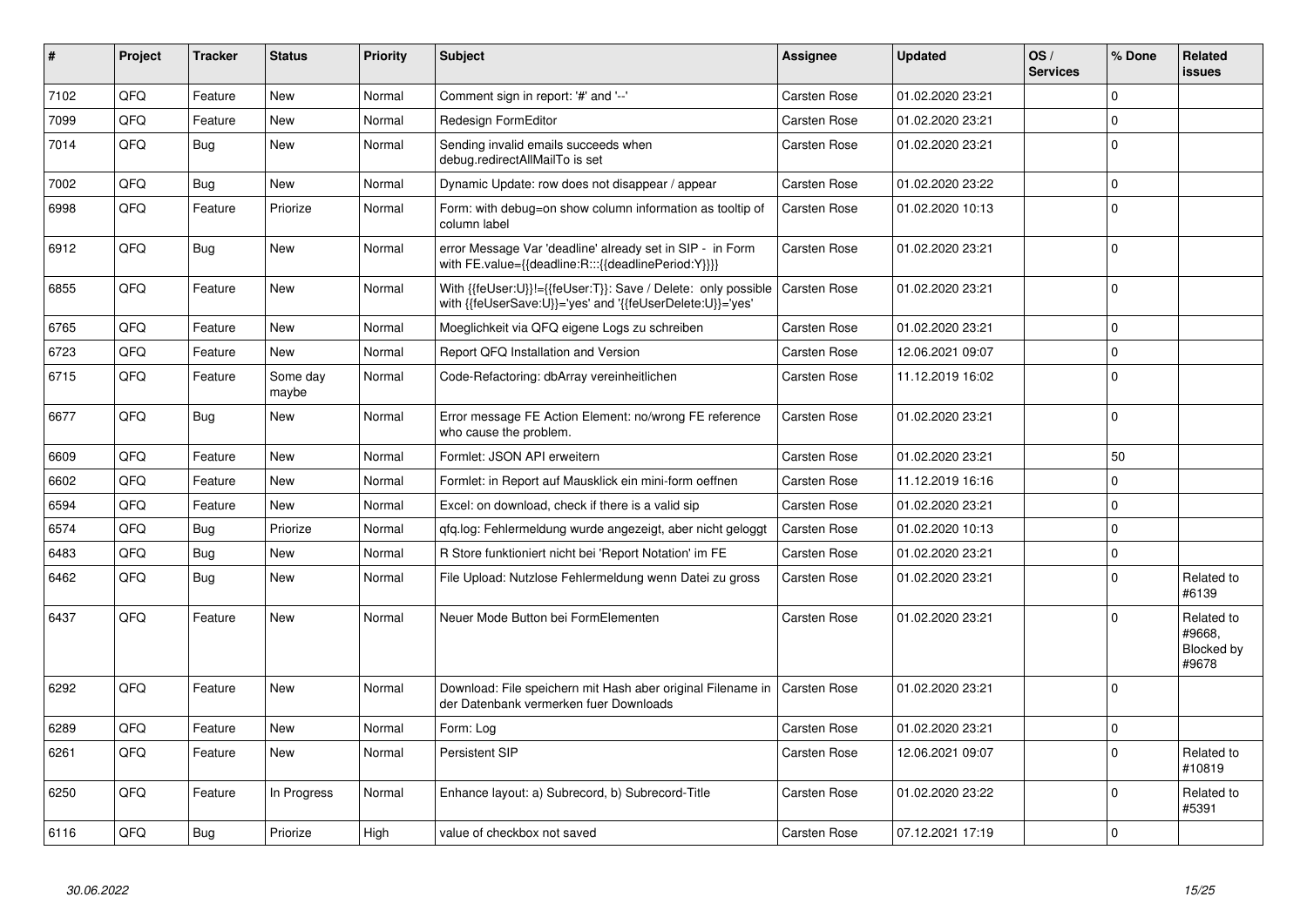| #    | Project | <b>Tracker</b> | <b>Status</b>     | <b>Priority</b> | <b>Subject</b>                                                             | Assignee            | <b>Updated</b>   | OS/<br><b>Services</b> | % Done      | Related<br><b>issues</b>                    |
|------|---------|----------------|-------------------|-----------------|----------------------------------------------------------------------------|---------------------|------------------|------------------------|-------------|---------------------------------------------|
| 5991 | QFQ     | <b>Bug</b>     | Some day<br>maybe | Normal          | URLs with 'I' or long parameter are problematic                            | <b>Carsten Rose</b> | 01.02.2020 23:19 |                        | $\mathbf 0$ |                                             |
| 5983 | QFQ     | Feature        | Some day<br>maybe | Normal          | Form Submit (save & update): normalize date/-time FE                       | Carsten Rose        | 01.02.2020 23:19 |                        | $\mathbf 0$ |                                             |
| 5942 | QFQ     | Feature        | Priorize          | Normal          | 'L' and 'type': append to links, generate via '_link' by using<br>'u:' .   | Carsten Rose        | 01.02.2020 10:13 |                        | $\mathbf 0$ |                                             |
| 5894 | QFQ     | Feature        | Feedback          | Normal          | Typeahead in Report: show/hide rows dynamically                            | <b>Carsten Rose</b> | 18.02.2022 08:50 |                        | $\Omega$    | Related to<br>#5893.<br>Related to<br>#5885 |
| 5852 | QFQ     | Feature        | Some day<br>maybe | Normal          | Logging: mail.log / sql.log - im FE anzeigen und via AJAX<br>aktualisieren | <b>Carsten Rose</b> | 01.02.2020 23:19 |                        | $\mathbf 0$ | Related to<br>#5885                         |
| 5782 | QFQ     | Feature        | New               | Normal          | NextCloud API                                                              | Carsten Rose        | 01.02.2020 10:02 |                        | $\mathbf 0$ |                                             |
| 5768 | QFQ     | Bug            | Some day<br>maybe | Normal          | '{{pageLanguage:T}}' missing if QFQ is called via api                      | Carsten Rose        | 01.02.2020 23:19 |                        | $\mathbf 0$ |                                             |
| 5715 | QFQ     | Feature        | New               | High            | PDF Caching                                                                | Carsten Rose        | 03.05.2021 21:14 |                        | $\mathbf 0$ | Related to<br>#5851,<br>Related to<br>#6357 |
| 5706 | QFQ     | <b>Bug</b>     | Some day<br>maybe | Normal          | upload: fileDestination needs to be sanatized                              | Carsten Rose        | 01.02.2020 23:19 |                        | $\Omega$    |                                             |
| 5695 | QFQ     | Feature        | In Progress       | Normal          | <b>Multiform</b>                                                           | <b>Carsten Rose</b> | 02.01.2021 18:38 |                        | $\mathbf 0$ |                                             |
| 5665 | QFQ     | Feature        | Some day<br>maybe | Normal          | Versuch das '{{!' nicht mehr noetig ist.                                   | Carsten Rose        | 01.02.2020 23:20 |                        | $\Omega$    | Related to<br>#7432,<br>Related to<br>#7434 |
| 5579 | QFQ     | Feature        | Some day<br>maybe | Normal          | Enhance Doc / Presentation: variable type 'link column type'               | <b>Carsten Rose</b> | 01.02.2020 23:19 |                        | $\mathbf 0$ |                                             |
| 5576 | QFQ     | Bug            | New               | Normal          | Using MySQL 'DROP' requires privilege - wich is not really<br>necessary.   | <b>Carsten Rose</b> | 01.02.2020 23:21 |                        | $\Omega$    |                                             |
| 5559 | QFQ     | <b>Bug</b>     | New               | Normal          | FE.type = Upload: 'accept' might contain variables                         | Carsten Rose        | 11.05.2020 21:23 |                        | $\pmb{0}$   |                                             |
| 5557 | QFQ     | <b>Bug</b>     | Some day<br>maybe | Normal          | Form load: STORE RECORD filled, but should be empty                        | Carsten Rose        | 01.02.2020 23:19 |                        | $\mathbf 0$ |                                             |
| 5548 | QFQ     | Feature        | Some day<br>maybe | Normal          | 801 Textfiles/Scriptfiles als Thumbnail                                    | Carsten Rose        | 07.03.2022 16:26 |                        | $\Omega$    |                                             |
| 5480 | QFQ     | Feature        | Some day<br>maybe | Normal          | QFQ: Dokumentation mit Screenshots versehen                                | <b>Carsten Rose</b> | 01.02.2020 23:20 |                        | $\pmb{0}$   | Related to<br>#9879                         |
| 5459 | QFQ     | Bug            | New               | High            | Multi DB: spread system tables between 'QFQ' and<br>'Data'-DB              | <b>Carsten Rose</b> | 03.05.2021 21:14 |                        | $\Omega$    | Related to<br>#4720                         |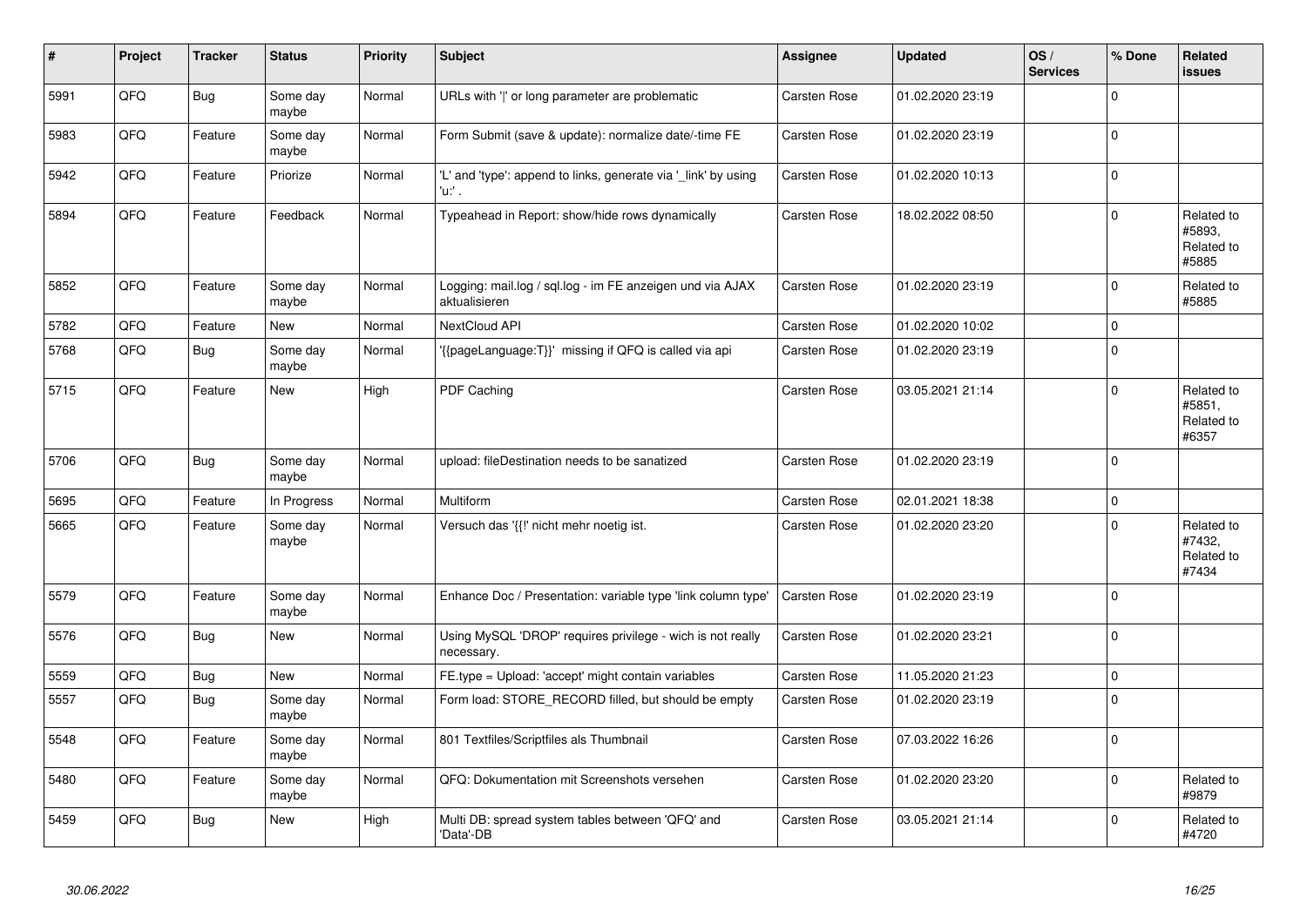| #    | Project | <b>Tracker</b> | <b>Status</b>     | <b>Priority</b> | <b>Subject</b>                                                                                                       | <b>Assignee</b>     | <b>Updated</b>   | OS/<br><b>Services</b> | % Done      | Related<br>issues                              |
|------|---------|----------------|-------------------|-----------------|----------------------------------------------------------------------------------------------------------------------|---------------------|------------------|------------------------|-------------|------------------------------------------------|
| 5428 | QFQ     | Feature        | Some day<br>maybe | Normal          | secure thumbnail: late render on access.                                                                             | <b>Carsten Rose</b> | 01.02.2020 23:20 |                        | $\mathbf 0$ |                                                |
| 5345 | QFQ     | Feature        | New               | Normal          | Report: UPDATE / INSERT / DELETE statements should<br>trigger subqueries, depending on the result.                   | <b>Carsten Rose</b> | 27.05.2020 16:11 |                        | $\pmb{0}$   |                                                |
| 5305 | QFQ     | Bug            | New               | Normal          | Upload FormElement: nicht disabled by readonly Form                                                                  | <b>Carsten Rose</b> | 16.06.2021 13:43 |                        | $\mathbf 0$ | Related to<br>#9347,<br>Related to<br>#9834    |
| 5221 | QFQ     | <b>Bug</b>     | New               | High            | Download Dialog: Bleibt stehen in FF wenn Datei<br>automatisch gespeichert wird.                                     | <b>Carsten Rose</b> | 03.05.2021 21:14 |                        | $\mathbf 0$ |                                                |
| 5132 | QFQ     | Feature        | Some day<br>maybe | Normal          | Error Message sendmail missing attachment: more details                                                              | <b>Carsten Rose</b> | 01.02.2020 23:19 |                        | $\mathbf 0$ |                                                |
| 5131 | QFQ     | Feature        | New               | Normal          | Activate Spin Gear ('wait/busy' indicator) via LINK attribute                                                        | Carsten Rose        | 01.02.2020 23:21 |                        | 0           |                                                |
| 5021 | QFQ     | <b>Bug</b>     | Some day<br>maybe | Normal          | FE.typ=extra - during save displays error 'datum2' already<br>filled in STORE SIP - the value is stored nevertheless | Carsten Rose        | 01.02.2020 23:19 |                        | $\mathbf 0$ | Related to<br>#3875                            |
| 4956 | QFQ     | Feature        | Some day<br>maybe | Normal          | Sendmail: Benutzerdefinierte Headers                                                                                 | Carsten Rose        | 11.12.2019 16:02 |                        | $\mathbf 0$ |                                                |
| 4872 | QFQ     | Feature        | Some day<br>maybe | Normal          | Fields of Typo3 page available in STORE_TYPO3                                                                        | Carsten Rose        | 01.02.2020 23:19 |                        | $\pmb{0}$   |                                                |
| 4869 | QFQ     | Feature        | Some day<br>maybe | Normal          | Dynamic Update (show, hide, readonly?, required?) for<br><b>Template Group Elements</b>                              | Carsten Rose        | 01.02.2020 23:19 |                        | $\mathbf 0$ | Related to<br>#4865                            |
| 4839 | QFQ     | Feature        | Some day<br>maybe | Normal          | qfq-handle in <head> Abschnitt</head>                                                                                | Carsten Rose        | 11.12.2019 16:02 |                        | $\mathbf 0$ |                                                |
| 4771 | QFQ     | Bug            | Some day<br>maybe | Normal          | qfq: select-down-values empty after save (edit-form for<br>program administrators)                                   | Carsten Rose        | 01.02.2020 23:20 |                        | $\mathbf 0$ | Related to<br>#4549, Has<br>duplicate<br>#4282 |
| 4757 | QFQ     | Feature        | Some day<br>maybe | Normal          | Test subrecord: download links ok? Links ok?                                                                         | <b>Carsten Rose</b> | 01.02.2020 23:20 |                        | $\mathbf 0$ |                                                |
| 4756 | QFQ     | Bug            | New               | Normal          | Form dirty even nothing changes                                                                                      | <b>Carsten Rose</b> | 11.12.2019 16:16 |                        | $\pmb{0}$   |                                                |
| 4659 | QFQ     | Bug            | Some day<br>maybe | Normal          | infoButtonExtra                                                                                                      | Carsten Rose        | 01.02.2020 23:20 |                        | $\pmb{0}$   |                                                |
| 4652 | QFQ     | Feature        | Some day<br>maybe | Normal          | UZH CD: Weiterleitung auf benutzerdefinierte 403/404 Seite                                                           | Carsten Rose        | 01.02.2020 23:20 |                        | $\pmb{0}$   |                                                |
| 4651 | QFQ     | Bug            | Some day<br>maybe | Normal          | "Loading document" Modal wird angezeigt bei uzhcd type=2<br>Ansicht                                                  | Carsten Rose        | 01.02.2020 23:20 |                        | $\mathbf 0$ |                                                |
| 4650 | QFQ     | Feature        | Some day<br>maybe | Normal          | Convert html to doc/rtf                                                                                              | Carsten Rose        | 01.02.2020 23:20 |                        | $\mathbf 0$ | Related to<br>#10704                           |
| 4606 | QFQ     | Feature        | Some day<br>maybe | Normal          | link: qualifier to render bootstrap button                                                                           | Carsten Rose        | 01.02.2020 23:19 |                        | $\mathbf 0$ |                                                |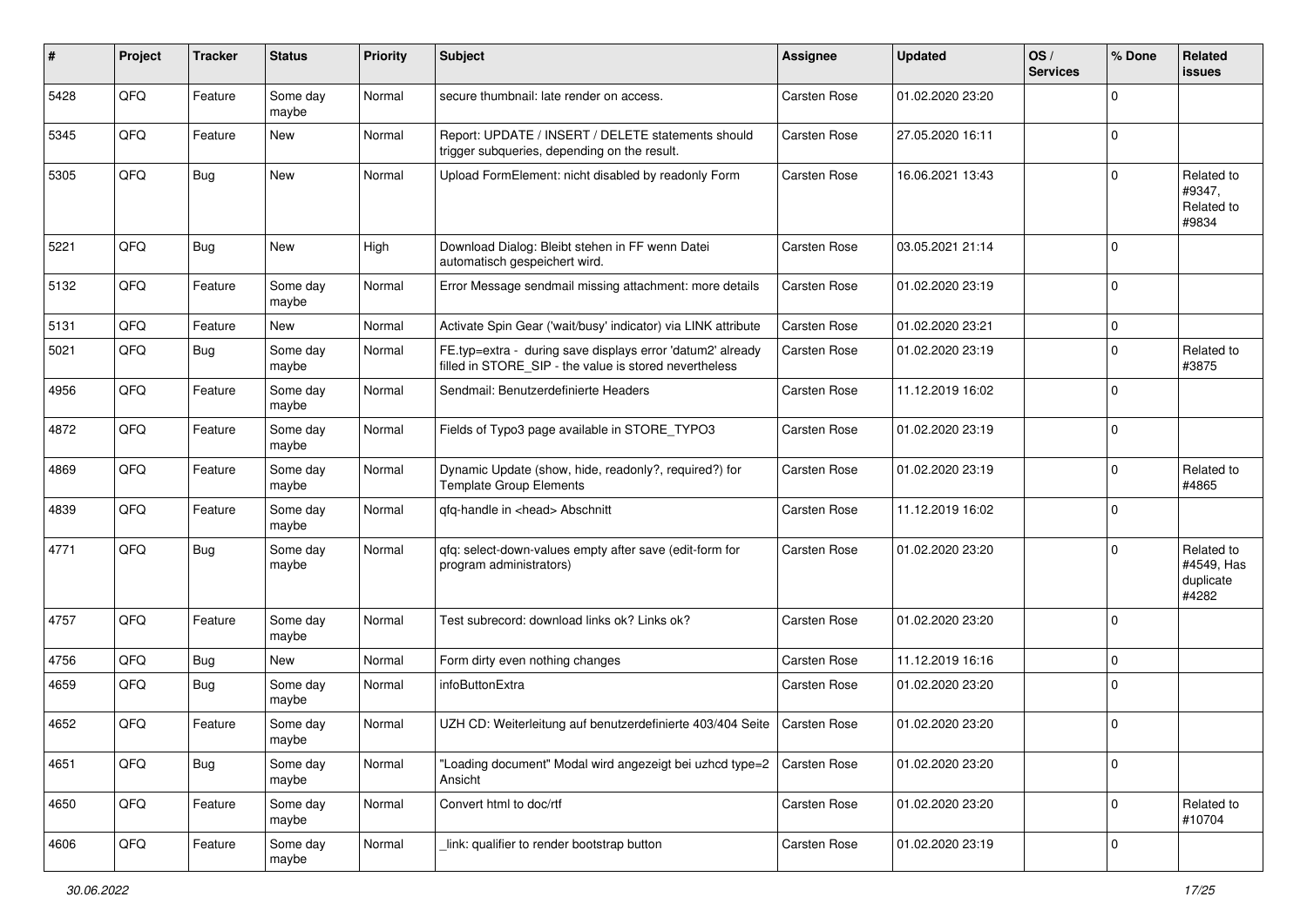| #    | Project | <b>Tracker</b> | <b>Status</b>     | <b>Priority</b> | <b>Subject</b>                                                                                                          | Assignee            | <b>Updated</b>   | OS/<br><b>Services</b> | % Done      | <b>Related</b><br><b>issues</b>             |
|------|---------|----------------|-------------------|-----------------|-------------------------------------------------------------------------------------------------------------------------|---------------------|------------------|------------------------|-------------|---------------------------------------------|
| 4583 | QFQ     | <b>Bug</b>     | Some day<br>maybe | Normal          | Dynamic Update bei TypeAhead Feldern                                                                                    | Carsten Rose        | 01.02.2020 23:19 |                        | $\mathbf 0$ |                                             |
| 4549 | QFQ     | <b>Bug</b>     | Some day<br>maybe | Normal          | TemplateGroups: FE.type SELECT loose selected value<br>after save                                                       | Carsten Rose        | 01.02.2020 23:20 |                        | $\mathbf 0$ | Related to<br>#4548,<br>Related to<br>#4771 |
| 4528 | QFQ     | <b>Bug</b>     | Some day<br>maybe | Normal          | extraButtonLock mit SQLAhead Bug                                                                                        | Carsten Rose        | 01.02.2020 23:19 |                        | $\Omega$    |                                             |
| 4413 | QFQ     | Feature        | <b>New</b>        | Normal          | fieldset: show/hidden, modeSgl, dynamicUpdate                                                                           | Carsten Rose        | 09.02.2022 15:19 |                        | $\mathbf 0$ |                                             |
| 4365 | QFQ     | Feature        | Some day<br>maybe | Normal          | Multi Language: new way of config                                                                                       | Carsten Rose        | 01.02.2020 23:20 |                        | $\mathbf 0$ |                                             |
| 4349 | QFQ     | Feature        | Some day<br>maybe | Normal          | link download: downloaded external URL to<br>deliver/concatenate - check mimetipe and handle it correctly               | Carsten Rose        | 11.12.2019 16:02 |                        | $\mathbf 0$ |                                             |
| 4343 | QFQ     | Feature        | Some day<br>maybe | Normal          | Link: Classifier to add 'attributes'                                                                                    | Carsten Rose        | 01.02.2020 23:20 |                        | $\pmb{0}$   | Related to<br>#14077                        |
| 4330 | QFQ     | Feature        | Some day<br>maybe | Normal          | Error Message: report missing {{ / }} in sqlUpdate, sqlInsert,<br>sqlDelete, sqlAfter, sqlBefore in FE action elements. | Carsten Rose        | 01.02.2020 23:20 |                        | $\mathbf 0$ |                                             |
| 4328 | QFQ     | Bug            | Some day<br>maybe | Normal          | Error Message: Show FE name/number on problems in FE                                                                    | Carsten Rose        | 01.02.2020 23:20 |                        | $\mathbf 0$ |                                             |
| 4293 | QFQ     | Bug            | Some day<br>maybe | Normal          | Download broken if token 'd:' is missing - but no error<br>message                                                      | Carsten Rose        | 11.12.2019 16:03 |                        | $\mathbf 0$ | Related to<br>#7514                         |
| 4279 | QFQ     | <b>Bug</b>     | Some day<br>maybe | High            | config.linkVars lost                                                                                                    | <b>Carsten Rose</b> | 03.05.2021 21:14 |                        | $\mathbf 0$ |                                             |
| 4259 | QFQ     | Feature        | Some day<br>maybe | Normal          | Instant trigger a cron job                                                                                              | Carsten Rose        | 11.12.2019 16:03 |                        | $\Omega$    |                                             |
| 4258 | QFQ     | Feature        | Some day<br>maybe | High            | <b>System Defaults: Forms</b>                                                                                           | Carsten Rose        | 03.05.2021 21:14 |                        | $\pmb{0}$   |                                             |
| 4250 | QFQ     | Feature        | <b>New</b>        | Normal          | AutoCron in QFQ via PHP                                                                                                 | Carsten Rose        | 01.02.2020 23:21 |                        | $\Omega$    | Related to<br>#3292,<br>Related to<br>#3291 |
| 4197 | QFQ     | Feature        | Some day<br>maybe | Normal          | Unit Test fuer JSON Stream von QuickFormQuery.php ><br>doForm()                                                         | Carsten Rose        | 11.12.2019 16:03 |                        | $\mathbf 0$ |                                             |
| 4092 | QFQ     | <b>Bug</b>     | Some day<br>maybe | Normal          | 1) Logging verbessern wann welches FE warum<br>ausgefuehrt wird, 2) Documentation: Best Practice Template<br>Group      | Carsten Rose        | 01.02.2020 23:19 |                        | $\mathbf 0$ | Related to<br>#3504                         |
| 4082 | QFQ     | Feature        | New               | Normal          | Dynamic Update: modeSql - useful default                                                                                | Carsten Rose        | 01.02.2020 23:22 |                        | $\pmb{0}$   |                                             |
| 4050 | QFQ     | Feature        | New               | Normal          | sql.log: 1) FormElement ID which causes a specific action<br>2) Result in the same row.                                 | Carsten Rose        | 15.04.2020 11:35 |                        | $\mathbf 0$ | Related to<br>#5458                         |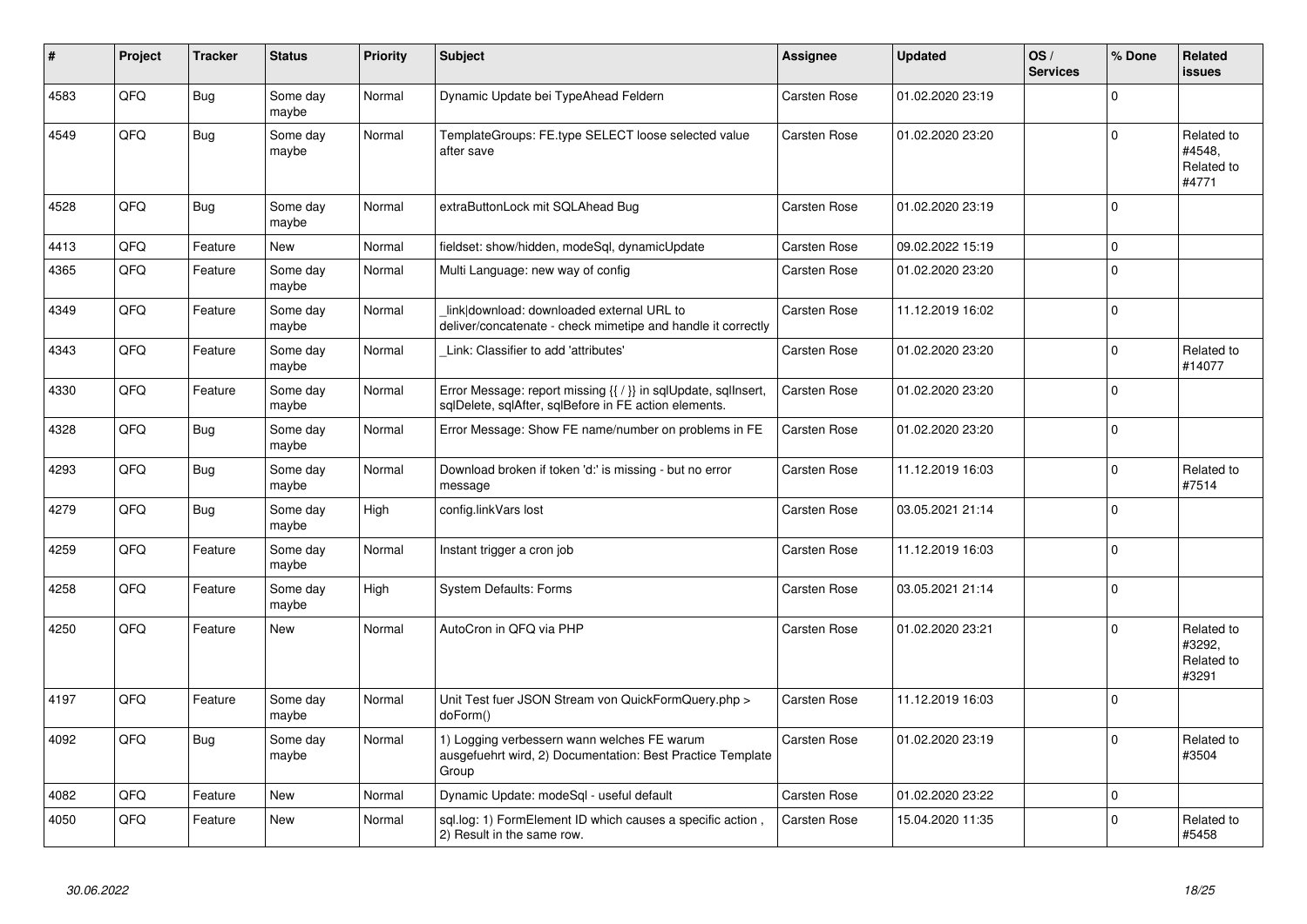| #    | Project | <b>Tracker</b> | <b>Status</b>     | <b>Priority</b> | <b>Subject</b>                                                                                                                      | <b>Assignee</b>     | <b>Updated</b>   | OS/<br><b>Services</b> | % Done      | Related<br>issues                           |
|------|---------|----------------|-------------------|-----------------|-------------------------------------------------------------------------------------------------------------------------------------|---------------------|------------------|------------------------|-------------|---------------------------------------------|
| 4026 | QFQ     | Feature        | Some day<br>maybe | Normal          | sqlLog.sql: log number of FE.id                                                                                                     | <b>Carsten Rose</b> | 11.12.2019 16:03 |                        | $\mathbf 0$ | Related to<br>#5458                         |
| 4023 | QFQ     | Feature        | New               | Normal          | prepared statements - FE action: salveld, sqllnsert,<br>sqlUpdate, sqlDelete, sqlBefore, sqlAfter                                   | Carsten Rose        | 11.12.2019 16:15 |                        | $\Omega$    |                                             |
| 4018 | QFQ     | Feature        | New               | Normal          | typeahead: long query parameter / answer triggers 'Attack<br>detected' and purges current SIP storage.                              | Carsten Rose        | 29.06.2022 22:46 |                        | $\Omega$    | Related to<br>#9077                         |
| 4008 | QFQ     | <b>Bug</b>     | Some day<br>maybe | Normal          | FormElemen.type=sendmail: wrong 'TO' if 'real<br>name <rea@mail.to>' is used</rea@mail.to>                                          | Carsten Rose        | 11.12.2019 16:03 |                        | $\Omega$    |                                             |
| 3991 | QFQ     | Feature        | Some day<br>maybe | Normal          | report: Columnname '_skipWrap' skips 'fbeg', 'fend'                                                                                 | Carsten Rose        | 11.12.2019 16:03 |                        | $\Omega$    |                                             |
| 3990 | QFQ     | Feature        | Some day<br>maybe | High            | custom class definition: add space automatically                                                                                    | <b>Carsten Rose</b> | 03.05.2021 21:14 |                        | $\Omega$    |                                             |
| 3967 | QFQ     | Feature        | Some day<br>maybe | High            | Report: Checkbox, Radio, Dropdown, Input welches ohne<br>Submit funktioniert - 'Inline-Form'                                        | Carsten Rose        | 03.05.2021 21:14 |                        | $\Omega$    |                                             |
| 3947 | QFQ     | Feature        | Some day<br>maybe | Normal          | Attack detectect: logout current user                                                                                               | Carsten Rose        | 11.12.2019 16:03 |                        | $\Omega$    | Related to<br>#5458.<br>Related to<br>#6299 |
| 3942 | QFQ     | Feature        | Some day<br>maybe | Normal          | Action Elemente: neu generierte IDs via FE weitergeben                                                                              | <b>Carsten Rose</b> | 11.12.2019 16:03 |                        | $\Omega$    | Related to<br>#3941                         |
| 3941 | QFQ     | Feature        | Some day<br>maybe | Normal          | sqlAfter: es sollten mehrere moeglich sein                                                                                          | Carsten Rose        | 11.12.2019 16:03 |                        | $\mathbf 0$ | Related to<br>#3942                         |
| 3905 | QFQ     | Feature        | Some day<br>maybe | Normal          | Documentation: Best Practice anhand eines Online<br>Bewerbungstools                                                                 | <b>Carsten Rose</b> | 11.12.2019 16:03 |                        | $\Omega$    |                                             |
| 3900 | QFQ     | Feature        | Some day<br>maybe | Normal          | Extend documentation of 'Copy / Paste'                                                                                              | <b>Carsten Rose</b> | 11.12.2019 16:03 |                        | $\mathbf 0$ | Related to<br>#3899                         |
| 3895 | QFQ     | <b>Bug</b>     | Some day<br>maybe | Normal          | typeahead pedantic: on lehrkredit Idap webpass - if only one<br>person is in dropdown, such person can't be selected                | Carsten Rose        | 11.12.2019 16:03 |                        | $\Omega$    |                                             |
| 3882 | QFQ     | <b>Bug</b>     | Some day<br>maybe | Normal          | templateGroup: disable 'add' if limit is reached - funktioniert<br>nicht wenn bereits records existierten                           | Carsten Rose        | 11.12.2019 16:03 |                        | $\Omega$    |                                             |
| 3877 | QFQ     | Feature        | Some day<br>maybe | Normal          | FormEditor: die Felder die aktuell nicht gebraucht werden<br>nur auf readonly/disabled setzen (nicht ausblenden > das<br>irritiert. | Carsten Rose        | 11.12.2019 16:03 |                        | $\mathbf 0$ |                                             |
| 3867 | QFQ     | Feature        | Priorize          | Normal          | Readonly Formular: Template Groups add/delete<br>ausbeldnen                                                                         | Carsten Rose        | 05.05.2021 22:12 |                        |             |                                             |
| 3864 | QFQ     | Feature        | New               | Normal          | Encrypt / decrypt field                                                                                                             | Carsten Rose        | 08.03.2021 18:08 |                        | 0           |                                             |
| 3848 | QFQ     | Feature        | Some day<br>maybe | High            | Antivirus check fuer Upload files in qfq?                                                                                           | Carsten Rose        | 03.05.2021 21:14 |                        | 0           | Related to<br>#4131                         |
| 3811 | QFQ     | <b>Bug</b>     | Some day<br>maybe | Normal          | Dynamic Update: extraButtonInfo - Text aktualisieren                                                                                | Carsten Rose        | 11.12.2019 16:03 |                        | $\pmb{0}$   | Related to<br>#11517                        |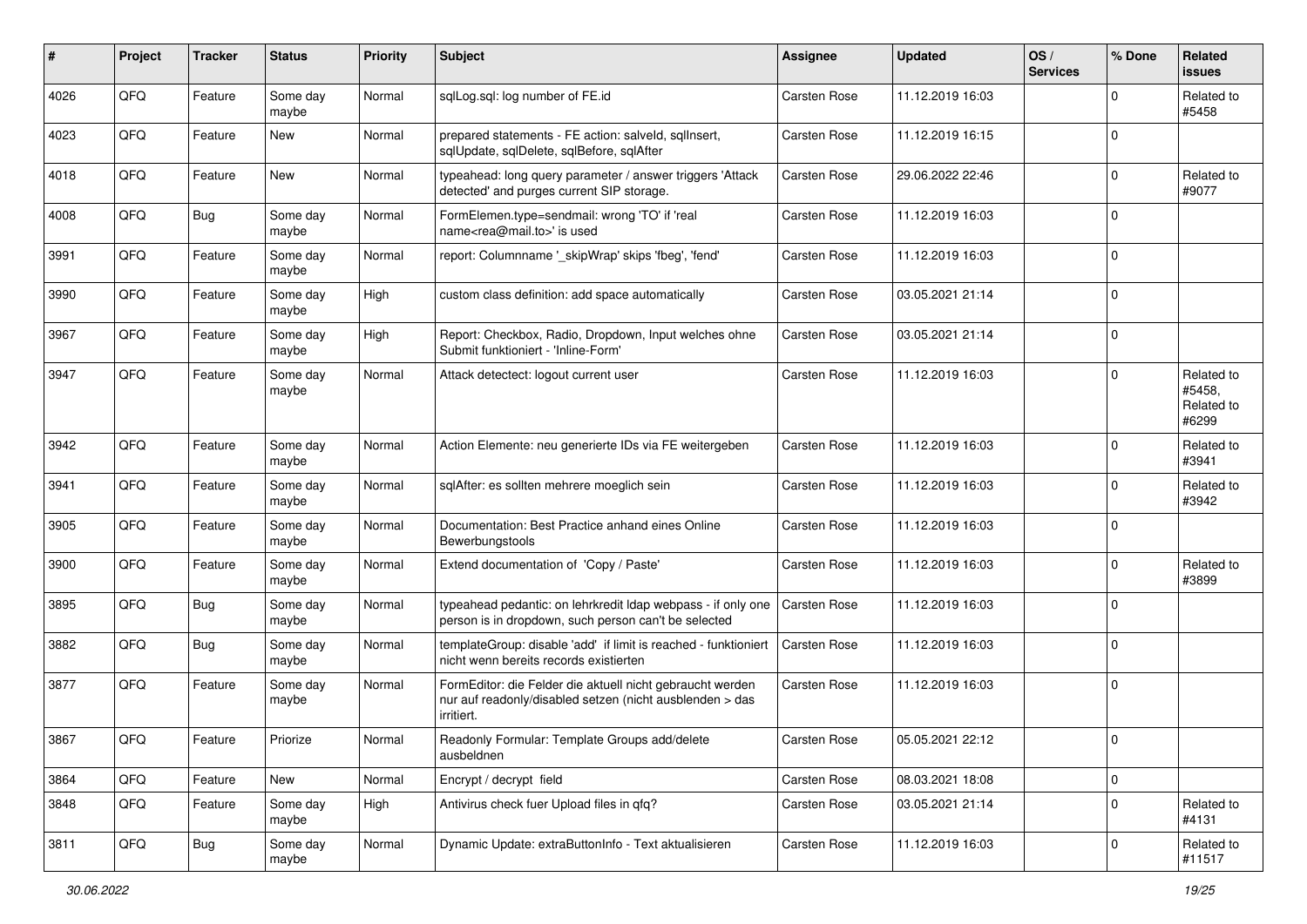| #    | Project | <b>Tracker</b> | <b>Status</b>     | <b>Priority</b> | <b>Subject</b>                                                                                                                               | Assignee            | <b>Updated</b>   | OS/<br><b>Services</b> | % Done      | Related<br><b>issues</b>                    |
|------|---------|----------------|-------------------|-----------------|----------------------------------------------------------------------------------------------------------------------------------------------|---------------------|------------------|------------------------|-------------|---------------------------------------------|
| 3782 | QFQ     | <b>Bug</b>     | Priorize          | Normal          | Bei fehlerhafter Eingabe (z.B. Datum) sollte das erwartete<br>Format angezeigt werden                                                        | Carsten Rose        | 01.02.2020 10:13 |                        | $\Omega$    |                                             |
| 3750 | QFQ     | <b>Bug</b>     | Some day<br>maybe | Normal          | FE in a row: if one violates check, all are red                                                                                              | Carsten Rose        | 11.12.2019 16:03 |                        | $\Omega$    |                                             |
| 3727 | QFQ     | Feature        | New               | High            | Security: Session Hijacking erschweren                                                                                                       | Carsten Rose        | 03.05.2021 21:14 |                        | $\mathbf 0$ |                                             |
| 3708 | QFQ     | Feature        | Some day<br>maybe | Normal          | Form: input - 'specialchars', 'none'  gewisse tags<br>erlauben, andere verbieten                                                             | Carsten Rose        | 11.12.2019 16:02 |                        | $\mathbf 0$ | Related to<br>#14320                        |
| 3682 | QFQ     | Bug            | Some day<br>maybe | Normal          | Dynamic update: Radio buttons                                                                                                                | Carsten Rose        | 11.12.2019 16:02 |                        | $\Omega$    |                                             |
| 3677 | QFQ     | Feature        | Some day<br>maybe | Normal          | wkhtmitopdf: FE User access prohibited, if client IP changes<br>\$TYPO3_CONF_VARS[FE][lockIP]                                                | <b>Carsten Rose</b> | 11.12.2019 16:02 |                        | $\Omega$    |                                             |
| 3666 | QFQ     | Feature        | Some day<br>maybe | Normal          | a) Performance Messung: mysql_real_escape_string() im<br>Vergleich zu str_replace(), b) doppeltes Aufrufen von<br>mysql real escape string() | Carsten Rose        | 11.12.2019 16:02 |                        | $\mathbf 0$ |                                             |
| 3588 | QFQ     | Bug            | Some day<br>maybe | Normal          | templateGroup: versteckte Elemente werden weiterhin<br>gespeichert.                                                                          | Carsten Rose        | 11.12.2019 16:02 |                        | $\Omega$    |                                             |
| 3570 | QFQ     | <b>Bug</b>     | Some day<br>maybe | High            | Formular mit prmitnew permitEdit=Always wird nicht<br>aufgerufen (ist leer)                                                                  | Carsten Rose        | 03.05.2021 21:14 |                        | $\mathbf 0$ |                                             |
| 3547 | QFQ     | Bug            | New               | Normal          | FE of type 'note' causes writing of empty fields.                                                                                            | Carsten Rose        | 01.02.2020 23:21 |                        | $\mathbf 0$ |                                             |
| 3537 | QFQ     | Feature        | Some day<br>maybe | Low             | SHOW COLUMNS FROM tableName - Extend '{{!'<br>definition                                                                                     | Carsten Rose        | 11.12.2019 16:02 |                        | $\mathbf 0$ |                                             |
| 3504 | QFQ     | Feature        | <b>New</b>        | Normal          | Logging: welche Action FEs werden wann wie ausgefuehrt                                                                                       | <b>Carsten Rose</b> | 01.02.2020 23:21 |                        | $\Omega$    | Related to<br>#5458.<br>Related to<br>#4092 |
| 3458 | QFQ     | Feature        | Some day<br>maybe | Normal          | Display 'Edit Form Element'-Checkbox on form: should<br>depend on FE Group                                                                   | Carsten Rose        | 11.12.2019 16:02 |                        | $\Omega$    | Related to<br>#3447                         |
| 3457 | QFQ     | Feature        | Some day<br>maybe | Normal          | LDAP: concat multi values to one single entry                                                                                                | Carsten Rose        | 11.12.2019 16:02 |                        | $\Omega$    |                                             |
| 3432 | QFQ     | Feature        | New               | Normal          | subrecord: dynamicUpdate                                                                                                                     | Carsten Rose        | 11.06.2020 21:10 |                        | $\mathbf 0$ | Related to<br>#5691                         |
| 3402 | QFQ     | Feature        | Some day<br>maybe | Normal          | Syntax Highlighting via CodeMirror                                                                                                           | Carsten Rose        | 11.12.2019 16:02 |                        | 100         | Related to<br>#3207                         |
| 3385 | QFQ     | Feature        | Some day<br>maybe | Normal          | templateGroup: insert/update/delete non primary records                                                                                      | Carsten Rose        | 11.12.2019 16:02 |                        | $\Omega$    |                                             |
| 3350 | QFQ     | Feature        | Some day<br>maybe | Normal          | FormEditor: Hilfetext hinter 'checktype'                                                                                                     | Carsten Rose        | 11.12.2019 16:02 |                        | $\mathbf 0$ |                                             |
| 3349 | QFQ     | <b>Bug</b>     | Some day<br>maybe | Normal          | config.qfq.ini: a) vertraegt keine '=' im Value (z.B. Passwort),<br>b) Values sollten in ticks einschliessbar sein (spaces, )                | Carsten Rose        | 11.12.2019 16:02 |                        | $\mathbf 0$ |                                             |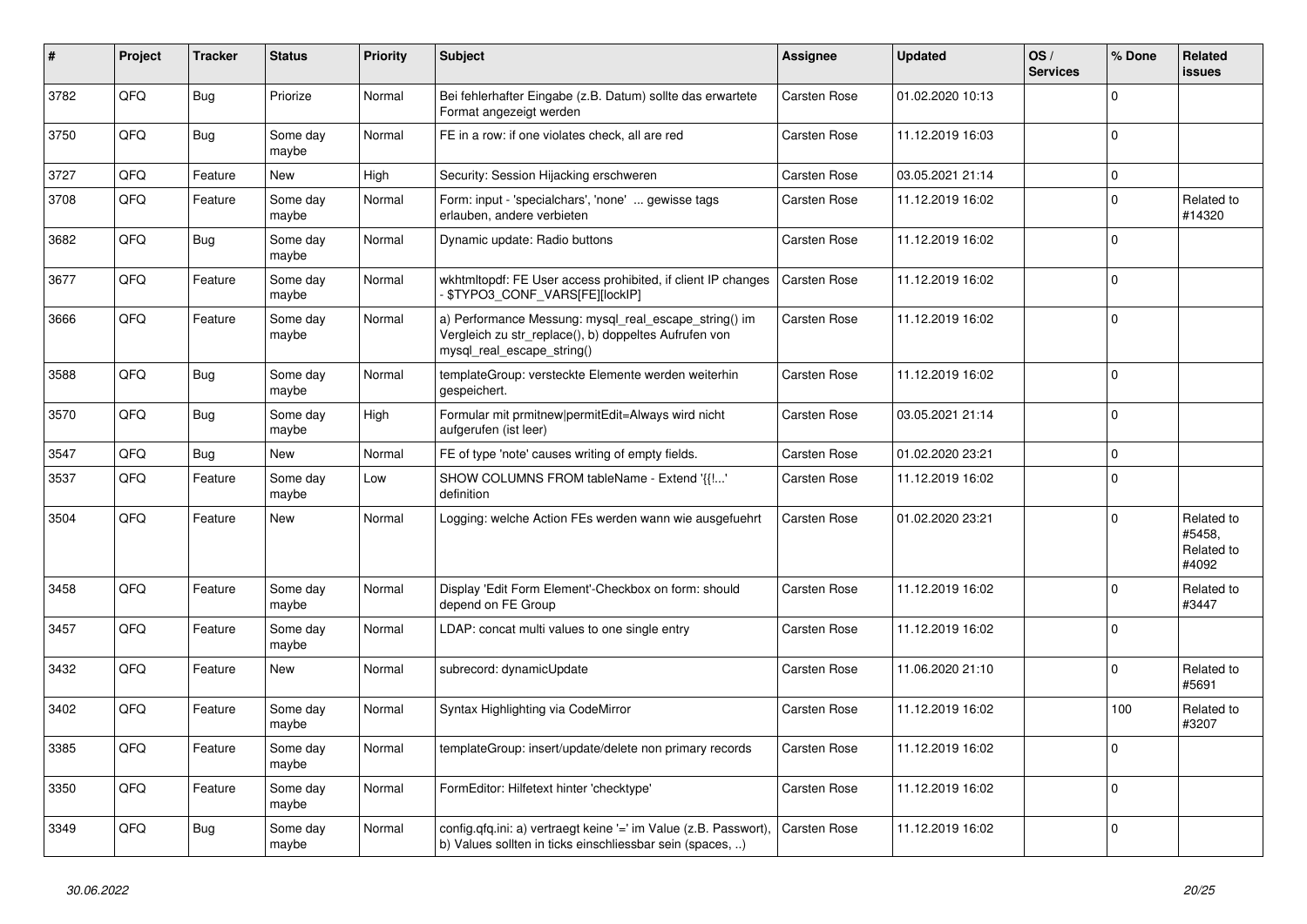| #     | Project | <b>Tracker</b> | <b>Status</b>     | <b>Priority</b> | <b>Subject</b>                                                                                                     | Assignee      | <b>Updated</b>   | OS/<br><b>Services</b> | % Done      | Related<br><b>issues</b>                    |
|-------|---------|----------------|-------------------|-----------------|--------------------------------------------------------------------------------------------------------------------|---------------|------------------|------------------------|-------------|---------------------------------------------|
| 3332  | QFQ     | Feature        | Some day<br>maybe | Normal          | Uploads: Thumbnails, Details zum hochgeladenen File                                                                | Carsten Rose  | 11.12.2019 16:02 |                        | $\Omega$    | Related to<br>#3264,<br>Related to<br>#5333 |
| 3331  | QFQ     | Feature        | Some day<br>maybe | Normal          | Default Tooltip fuer _page? Links: mit Form und Record ID                                                          | Carsten Rose  | 11.12.2019 16:02 |                        | $\mathbf 0$ |                                             |
| 3291  | QFQ     | Feature        | Some day<br>maybe | Normal          | AutoCron websiteToken                                                                                              | Carsten Rose  | 11.12.2019 16:02 |                        | $\Omega$    | Related to<br>#4250                         |
| 3285  | QFQ     | Feature        | Some day<br>maybe | Normal          | Zeichenlimit pro Feld: textarea / editor                                                                           | Carsten Rose  | 11.12.2019 16:02 |                        | $\Omega$    |                                             |
| 3273  | QFQ     | Feature        | Some day<br>maybe | Low             | Dirty Flag in Form                                                                                                 | Carsten Rose  | 11.12.2019 16:02 |                        | $\mathbf 0$ |                                             |
| 3267  | QFQ     | Feature        | Some day<br>maybe | Normal          | 2 Forms auf einer Seite: real + Read only                                                                          | Carsten Rose  | 11.12.2019 16:03 |                        | $\Omega$    |                                             |
| 3216  | QFQ     | Feature        | Some day<br>maybe | Normal          | dynamic update für checkbox label2                                                                                 | Carsten Rose  | 11.12.2019 16:03 |                        | $\mathbf 0$ | Related to<br>#2081                         |
| 3130  | QFQ     | Bug            | Some day<br>maybe | Normal          | Debug Info's nicht korrekt nach 'New > Save'.                                                                      | Carsten Rose  | 11.12.2019 16:03 |                        | $\mathbf 0$ | Related to<br>#3253                         |
| 3109  | QFQ     | <b>Bug</b>     | Some day<br>maybe | High            | RealUrl: Links werden nicht korrekt gerendert                                                                      | Carsten Rose  | 03.05.2021 21:14 |                        | $\Omega$    |                                             |
| 3061  | QFQ     | <b>Bug</b>     | Some day<br>maybe | High            | winstitute: mysql connection durcheinander - nmhp17<br>(ag7)/QFQ arbeitet mit DB/Tabellen von biostat.             | Carsten Rose  | 03.05.2021 21:14 |                        | $\mathbf 0$ |                                             |
| 2995  | QFQ     | Feature        | Some day<br>maybe | Normal          | Dropdown JQuery Plugin: 'chosen' - Moeglichkeit um Select<br>Listen mehr Funktion zu geben. Kein Bootstrap noetig. | Carsten Rose  | 11.12.2019 16:03 |                        | $\mathbf 0$ |                                             |
| 2643  | QFQ     | <b>Bug</b>     | Some day<br>maybe | Normal          | Zend / PHP Webinars anschauen                                                                                      | Carsten Rose  | 01.02.2020 15:56 |                        | $\Omega$    |                                             |
| 2361  | QFQ     | Feature        | <b>New</b>        | Normal          | Logging wer/wann/wo welches Formular aufgerufen hat                                                                | Carsten Rose  | 11.12.2019 16:15 |                        | $\mathbf 0$ | Related to<br>#4432,<br>Related to<br>#7480 |
| 2084  | QFQ     | Feature        | Some day<br>maybe | Normal          | Mailto mit encryption: Subrecord                                                                                   | Carsten Rose  | 11.12.2019 16:03 |                        | $\mathbf 0$ | Related to<br>#2082                         |
| 1946  | QFQ     | Feature        | Some day<br>maybe | Normal          | Kontrolle ob der ReadOnly Modus bei den<br>Formularelementen korrekt implementiert ist                             | Carsten Rose  | 11.12.2019 16:03 |                        | $\mathbf 0$ |                                             |
| 1635  | QFQ     | Feature        | Some day<br>maybe | Normal          | QFQ Extension content record: weitere Optionen<br>einblenden.                                                      | Carsten Rose  | 11.12.2019 16:03 |                        | $\Omega$    |                                             |
| 13647 | QFQ     | <b>Bug</b>     | <b>New</b>        | Normal          | Autofocus funktioniert nicht auf Chrome                                                                            | Benjamin Baer | 19.03.2022 17:44 |                        | $\mathbf 0$ |                                             |
| 13528 | QFQ     | Bug            | <b>New</b>        | Normal          | gfg.io > releases: es wird kein neues Release angelegt                                                             | Benjamin Baer | 19.03.2022 17:46 |                        | $\pmb{0}$   |                                             |
| 12556 | QFQ     | Feature        | <b>New</b>        | Normal          | Pills Title: colored = static or dynamic on allrequiredgiven                                                       | Benjamin Baer | 19.03.2022 17:49 |                        | $\mathbf 0$ |                                             |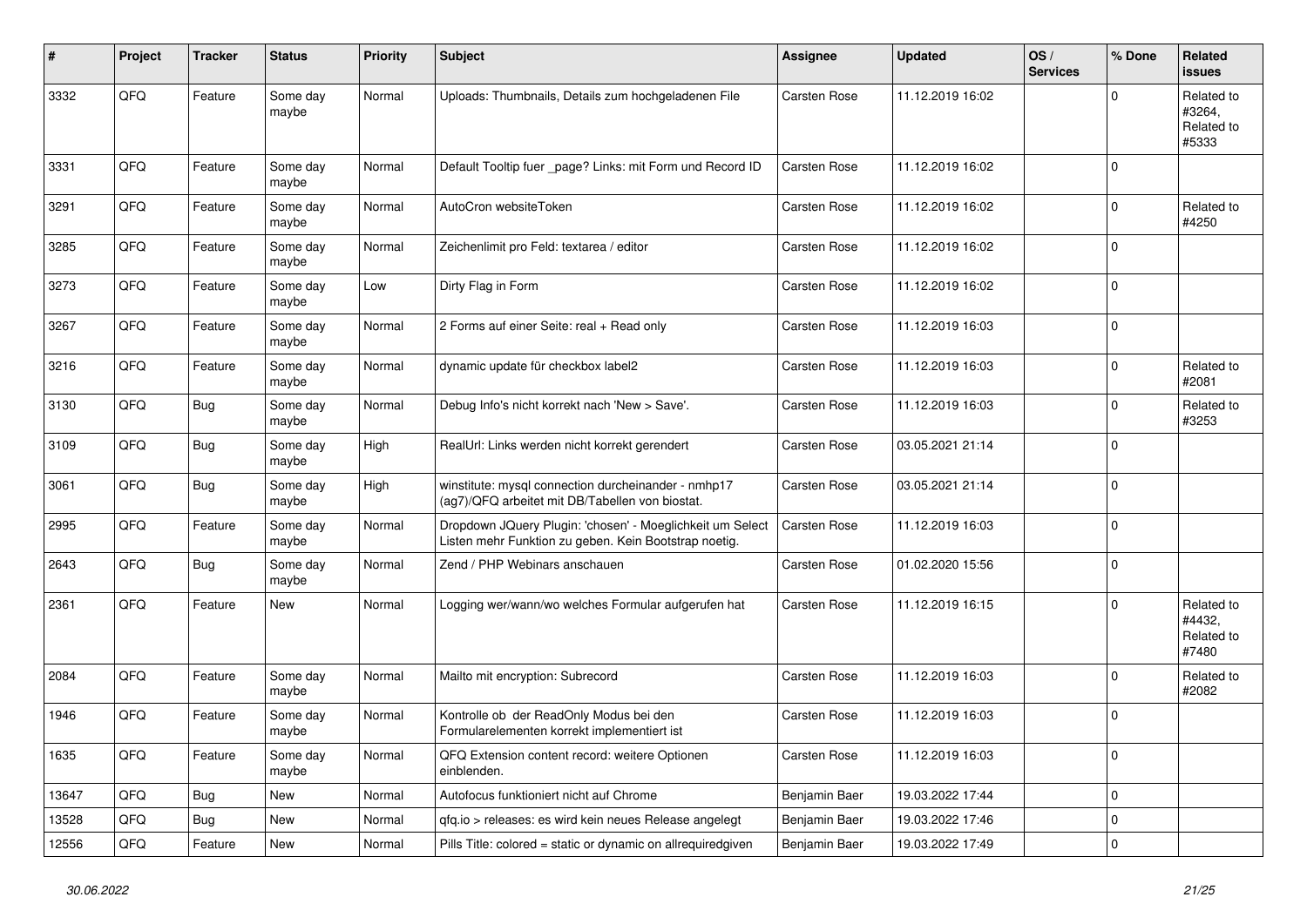| #     | Project | <b>Tracker</b> | <b>Status</b>     | <b>Priority</b> | <b>Subject</b>                                                                           | <b>Assignee</b> | <b>Updated</b>   | OS/<br><b>Services</b> | % Done      | Related<br>issues                                                      |
|-------|---------|----------------|-------------------|-----------------|------------------------------------------------------------------------------------------|-----------------|------------------|------------------------|-------------|------------------------------------------------------------------------|
| 12490 | QFQ     | Feature        | New               | Normal          | Loading Plugins in QFQ - see what tinymce does. (lazy<br>loading)                        | Benjamin Baer   | 08.06.2022 10:37 |                        | $\Omega$    | Related to<br>#12611,<br>Related to<br>#10013,<br>Related to<br>#7732  |
| 12476 | QFQ     | Feature        | New               | Normal          | clearMe: a) should trigger 'dirty', b) sticky on textarea resize                         | Benjamin Baer   | 04.01.2022 08:40 |                        | $\mathbf 0$ | Related to<br>#9528                                                    |
| 11237 | QFQ     | <b>Bug</b>     | New               | High            | Radiobutton / parameter.buttonClass= btn-default - kein dirty   Benjamin Baer<br>Trigger |                 | 03.05.2021 21:12 |                        | $\Omega$    | Related to<br>#10766                                                   |
| 11057 | QFQ     | <b>Bug</b>     | <b>New</b>        | High            | Checkboxes ohne span.checkmark im Report werden<br>ausgeblendet                          | Benjamin Baer   | 03.05.2021 21:12 |                        | 0           | Related to<br>#11039                                                   |
| 10003 | QFQ     | Feature        | Priorize          | Normal          | fieldset: stronger visualize group                                                       | Benjamin Baer   | 12.02.2020 08:13 |                        | $\Omega$    |                                                                        |
| 9898  | QFQ     | Bug            | Feedback          | Normal          | Formular trotz Timeout gespeichert                                                       | Benjamin Baer   | 01.02.2020 15:56 |                        | 0           |                                                                        |
| 9548  | QFQ     | Feature        | Feedback          | High            | FormElement: Pattern mismatch - optional report only on<br>focus lost                    | Benjamin Baer   | 03.05.2021 21:14 |                        | $\mathbf 0$ |                                                                        |
| 9535  | QFQ     | <b>Bug</b>     | Feedback          | Normal          | Report:  AS '_vertical' - column to wide - vertical >> rot45<br>rot90                    | Benjamin Baer   | 01.02.2020 15:56 |                        | 0           |                                                                        |
| 9135  | QFQ     | Feature        | Priorize          | Normal          | Progress Bar generic / replace old hourglass download<br>popup                           | Benjamin Baer   | 03.01.2022 07:43 |                        | 0           |                                                                        |
| 9130  | QFQ     | Feature        | Some day<br>maybe | Normal          | tablesorter: Automatic Row numbering / Zeilenummer                                       | Benjamin Baer   | 01.02.2020 23:22 |                        | $\Omega$    |                                                                        |
| 8522  | QFQ     | Feature        | Some day<br>maybe | Normal          | build QFQ - npm warnings                                                                 | Benjamin Baer   | 01.02.2020 23:19 |                        | 50          |                                                                        |
| 7965  | QFQ     | Feature        | Priorize          | Normal          | Input type 'text' with visual format - currency                                          | Benjamin Baer   | 03.01.2022 07:45 |                        | $\pmb{0}$   |                                                                        |
| 7732  | QFQ     | Feature        | Some day<br>maybe | Normal          | Javascript: Lazy Loading der add on libs                                                 | Benjamin Baer   | 08.06.2022 10:38 |                        | $\Omega$    | Related to<br>#12611,<br>Related to<br>#12490,<br>Related to<br>#10013 |
| 7730  | QFQ     | Feature        | Priorize          | Normal          | SELECT Box: title in between                                                             | Benjamin Baer   | 01.02.2020 23:22 |                        | $\Omega$    |                                                                        |
| 7602  | QFQ     | Feature        | ToDo              | High            | Multi Select: with checkboxes                                                            | Benjamin Baer   | 22.03.2022 09:07 |                        | $\Omega$    |                                                                        |
| 6972  | QFQ     | Feature        | Some day<br>maybe | Normal          | Fabric Clipboard / cross browser tab                                                     | Benjamin Baer   | 01.02.2020 23:21 |                        | $\Omega$    |                                                                        |
| 6970  | QFQ     | Feature        | Some day<br>maybe | Normal          | tablesorter: default fuer 'sortReset' aendern von 'Ctrl' zu 'Alt'                        | Benjamin Baer   | 01.02.2020 23:21 |                        | $\Omega$    |                                                                        |
| 6870  | QFQ     | Feature        | Priorize          | Normal          | Click on '_link' triggers an API call                                                    | Benjamin Baer   | 03.01.2022 08:25 |                        | 0           |                                                                        |
| 6801  | QFQ     | Feature        | Priorize          | Normal          | Fabric: Maximize / Fulllscreen                                                           | Benjamin Baer   | 21.03.2022 09:56 |                        | $\mathbf 0$ |                                                                        |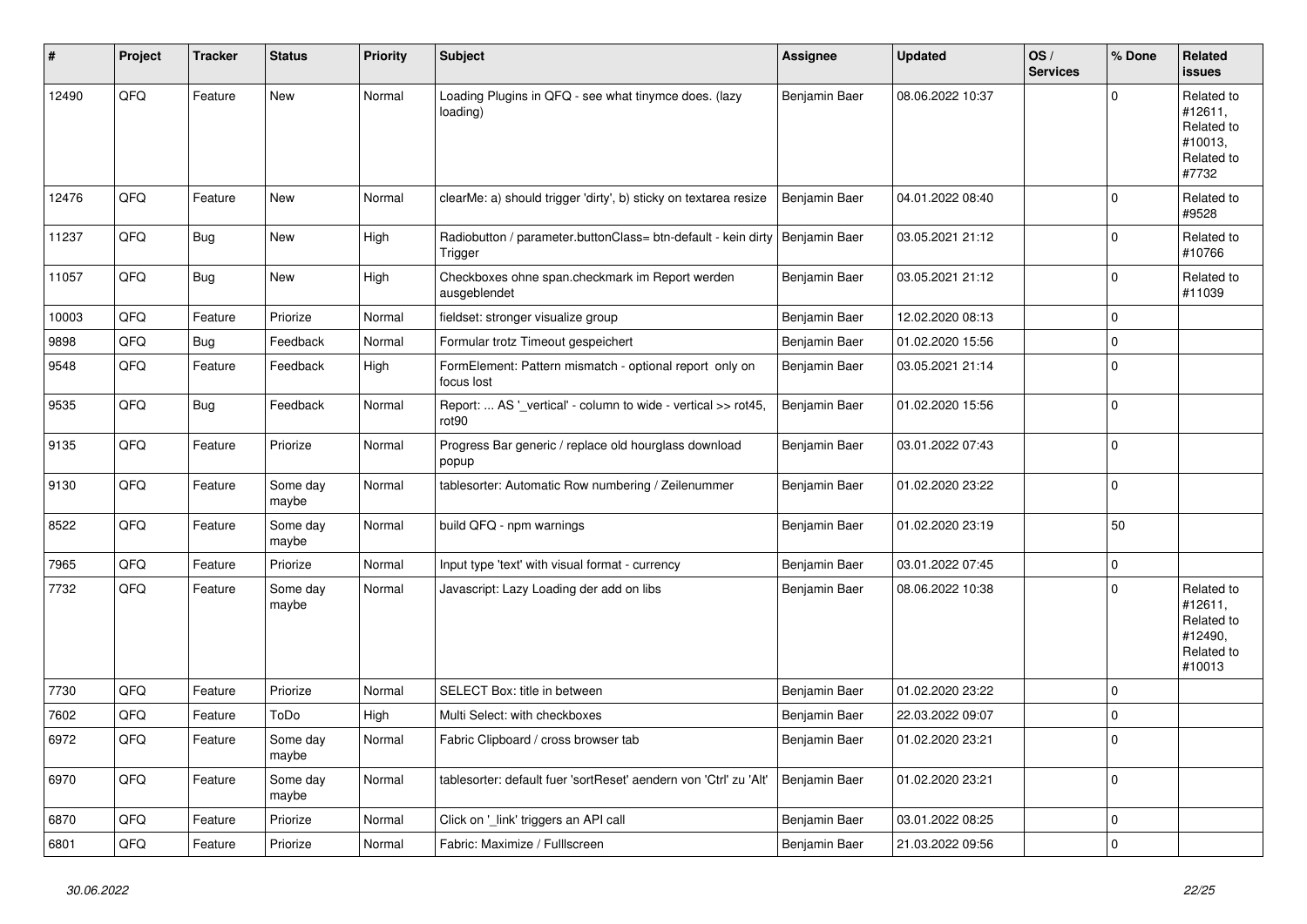| #     | Project | <b>Tracker</b> | <b>Status</b>     | <b>Priority</b> | <b>Subject</b>                                                                                                                                           | <b>Assignee</b> | <b>Updated</b>   | OS/<br><b>Services</b> | % Done      | Related<br>issues          |
|-------|---------|----------------|-------------------|-----------------|----------------------------------------------------------------------------------------------------------------------------------------------------------|-----------------|------------------|------------------------|-------------|----------------------------|
| 6566  | QFQ     | Bug            | Priorize          | Normal          | Link Function 'delete': provided parameter missing on page<br>reload                                                                                     | Benjamin Baer   | 03.01.2022 08:08 |                        | $\mathbf 0$ |                            |
| 6224  | QFQ     | Feature        | Priorize          | Normal          | Dynamic update: fade in/out fields                                                                                                                       | Benjamin Baer   | 21.03.2022 09:50 |                        | 0           |                            |
| 6140  | QFQ     | Bug            | Priorize          | Normal          | QFQ DnD Sort: Locked fields                                                                                                                              | Benjamin Baer   | 21.03.2022 09:56 |                        | $\mathbf 0$ |                            |
| 5562  | QFQ     | Feature        | Priorize          | Normal          | Drag'n'Drop fuer Uploads                                                                                                                                 | Benjamin Baer   | 21.03.2022 09:52 |                        | 0           | Related to<br>#9706        |
| 5389  | QFQ     | Feature        | Some day<br>maybe | Normal          | QFQ Design: Multline label / note                                                                                                                        | Benjamin Baer   | 01.02.2020 23:19 |                        | $\mathbf 0$ |                            |
| 5366  | QFQ     | Feature        | Priorize          | Normal          | Saving with keyboard shortcuts                                                                                                                           | Benjamin Baer   | 21.03.2022 09:47 |                        | $\pmb{0}$   |                            |
| 5024  | QFQ     | Feature        | Some day<br>maybe | Normal          | Fabric: Generate PDF with edits                                                                                                                          | Benjamin Baer   | 01.02.2020 23:20 |                        | 0           | Related to<br>#10704       |
| 4457  | QFQ     | Bug            | Priorize          | Normal          | typeahead: pressing return to select an item, saves the form<br>and closes the form.                                                                     | Benjamin Baer   | 03.01.2022 08:01 |                        | $\mathbf 0$ | Related to<br>#4398        |
| 4454  | QFQ     | Bug            | Some day<br>maybe | Normal          | Required Elements: multiple elements in a row - whole row<br>marked if only one input is empty.                                                          | Benjamin Baer   | 01.02.2020 23:20 |                        | $\mathbf 0$ |                            |
| 4420  | QFQ     | Feature        | Some day<br>maybe | Normal          | Client: Local Storage - store the changes of a form, local in<br>the browser.                                                                            | Benjamin Baer   | 11.12.2019 16:02 |                        | $\mathbf 0$ |                            |
| 4398  | QFQ     | Bug            | Some day<br>maybe | Normal          | Typeahead: mouse click in a prefilled input opens a single<br>item dropdown with the current value - click on it seems to<br>set the value, not the key. | Benjamin Baer   | 01.02.2020 23:20 |                        | $\mathbf 0$ | Related to<br>#4457        |
| 3692  | QFQ     | Feature        | Some day<br>maybe | Normal          | QFQ Webseite                                                                                                                                             | Benjamin Baer   | 11.12.2019 16:02 |                        | 0           | Related to<br>#5033        |
| 3415  | QFQ     | Feature        | Some day<br>maybe | Normal          | FE Login Box Templatefile                                                                                                                                | Benjamin Baer   | 11.12.2019 16:02 |                        | 0           |                            |
| 2665  | QFQ     | Bug            | Priorize          | Normal          | Dynamic Update funktioniert nicht, wenn beim<br>entsprechenden FormElement eine size angegeben ist.                                                      | Benjamin Baer   | 03.01.2022 08:12 |                        | 30          |                            |
| 2063  | QFQ     | <b>Bug</b>     | Some day<br>maybe | Normal          | Pills auf 'inaktiv' setzen falls keine Element auf dem Pill<br>sichtbar sind.                                                                            | Benjamin Baer   | 11.12.2019 16:03 |                        | $\mathbf 0$ | Related to<br>#3752        |
| 14185 | QFQ     | Feature        | New               | Normal          | External/Autocron.php - better suitable directory                                                                                                        | Support: System | 28.05.2022 11:03 |                        | $\mathbf 0$ |                            |
| 12156 | QFQ     | Feature        | New               | Normal          | Form: Optional disable 'leave page'                                                                                                                      |                 | 03.05.2021 20:45 |                        | $\mathbf 0$ |                            |
| 12135 | QFQ     | Feature        | <b>New</b>        | Normal          | Subrecord: Notiz                                                                                                                                         |                 | 24.04.2021 16:58 |                        | $\pmb{0}$   |                            |
| 12039 | QFQ     | Feature        | New               | Normal          | Missing htmlSpecialChar() in pre processing on form submit                                                                                               |                 | 18.02.2021 00:09 |                        | $\mathbf 0$ | Related to<br>#14320       |
| 12038 | QFQ     | Feature        | New               | Normal          | a) STORE_VAR: filenameOnlyStripUniq, b) SP:<br>QSTRIPUNIQ()                                                                                              |                 | 17.02.2021 23:55 |                        | $\mathbf 0$ |                            |
| 11850 | QFQ     | Feature        | New               | Urgent          | Wizard Form: basierend auf einer Tabelle eine Form<br>anlegen.                                                                                           |                 | 03.05.2021 21:12 |                        | $\mathbf 0$ | <b>Blocked by</b><br>#8082 |
| 11716 | QFQ     | Feature        | New               | Normal          | Form an beliebiger Stelle im Report anzeigen                                                                                                             |                 | 09.12.2020 09:47 |                        | 0           |                            |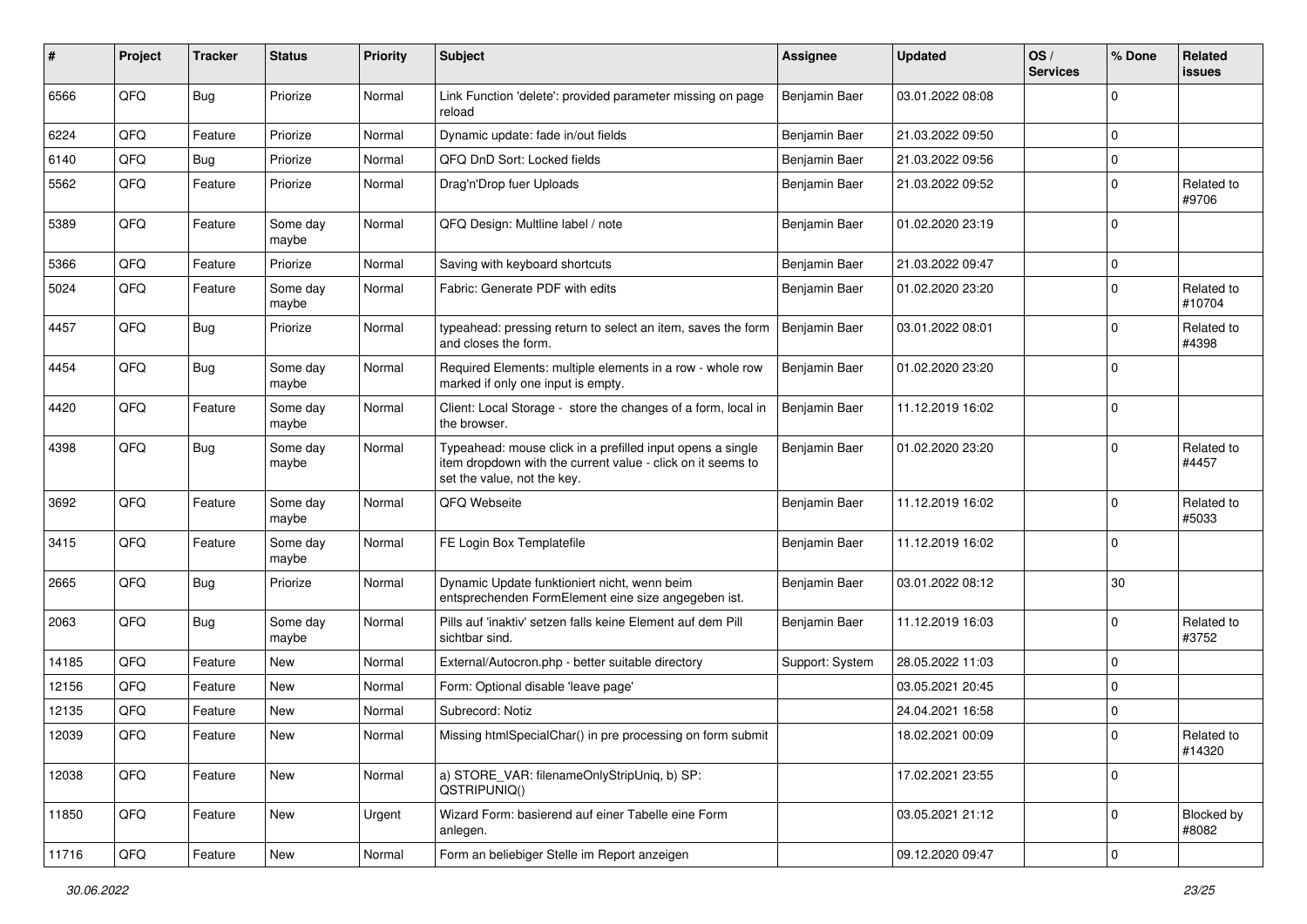| $\vert$ # | Project | <b>Tracker</b> | <b>Status</b>     | <b>Priority</b> | <b>Subject</b>                                                             | <b>Assignee</b> | <b>Updated</b>   | OS/<br><b>Services</b> | % Done      | <b>Related</b><br><b>issues</b>             |
|-----------|---------|----------------|-------------------|-----------------|----------------------------------------------------------------------------|-----------------|------------------|------------------------|-------------|---------------------------------------------|
| 11715     | QFQ     | <b>Bug</b>     | <b>New</b>        | Normal          | acceptZeroAsRequired and requiredOffButMark do not<br>coincide             |                 | 08.12.2020 12:13 |                        | $\Omega$    |                                             |
| 11535     | QFQ     | Feature        | <b>New</b>        | Normal          | Ability to create SQL columns in frontend QFQ forms                        |                 | 17.11.2020 12:11 |                        | $\pmb{0}$   |                                             |
| 11534     | QFQ     | Feature        | <b>New</b>        | Normal          | Report: Action on selected rows - Table batchprocessing<br>feature         |                 | 18.11.2020 08:15 |                        | $\Omega$    |                                             |
| 11522     | QFQ     | <b>Bug</b>     | <b>New</b>        | Normal          | Aus/Einblenden von Reitern                                                 |                 | 13.11.2020 14:58 |                        | $\pmb{0}$   |                                             |
| 11195     | QFQ     | <b>Bug</b>     | <b>New</b>        | Low             | Dynamic Update: Note not updated if new text is empty<br>(v20.4)           |                 | 25.09.2020 11:14 |                        | $\Omega$    |                                             |
| 10890     | QFQ     | <b>Bug</b>     | <b>New</b>        | Normal          | AutoCron hangs                                                             |                 | 20.07.2020 13:56 |                        | $\pmb{0}$   |                                             |
| 10874     | QFQ     | Feature        | <b>New</b>        | Normal          | Erstellen eines Foreign Keys in der Tabelle "FormElement"                  |                 | 13.07.2020 10:11 |                        | $\pmb{0}$   |                                             |
| 10766     | QFQ     | <b>Bug</b>     | <b>New</b>        | High            | Radiobutton / parameter.buttonClass=btn-default: dynamic<br>update         |                 | 03.05.2021 21:12 |                        | $\mathbf 0$ | Related to<br>#11237                        |
| 10763     | QFQ     | Feature        | <b>New</b>        | Normal          | form accessed and submitted despite logout?                                |                 | 16.06.2020 11:43 |                        | $\pmb{0}$   |                                             |
| 10759     | QFQ     | <b>Bug</b>     | <b>New</b>        | Normal          | emptyMeansNull - Feld falsch aktualisiert                                  |                 | 12.11.2020 23:45 |                        | $\mathbf 0$ |                                             |
| 10738     | QFQ     | Feature        | Some day<br>maybe | Normal          | CORS headers for external API requests                                     |                 | 10.06.2020 14:00 |                        | $\mathbf 0$ |                                             |
| 10384     | QFQ     | Feature        | <b>New</b>        | Normal          | Parameter Exchange QFQ Instances                                           |                 | 07.05.2020 09:38 |                        | $\pmb{0}$   |                                             |
| 10345     | QFQ     | Feature        | New               | Normal          | Templates - Patterns QFQ Style                                             |                 | 03.05.2021 21:01 |                        | $\mathbf 0$ | Related to<br>#10713                        |
| 10324     | QFQ     | <b>Bug</b>     | <b>New</b>        | Normal          | Excel Export mit Template funktioniert nur, wenn Template<br>vor uid kommt |                 | 30.03.2020 11:20 |                        | $\pmb{0}$   | Related to<br>#10257                        |
| 10114     | QFQ     | Feature        | <b>New</b>        | High            | Symbol (Link): 'G:' (Glyphicon) replaced by 'i:' (icon)                    |                 | 07.12.2021 17:19 |                        | $\mathbf 0$ | Related to<br>#3797,<br>Related to<br>#4194 |
| 9855      | QFQ     | <b>Bug</b>     | New               | Normal          | <b>Required Check</b>                                                      |                 | 01.02.2020 15:56 |                        | $\Omega$    |                                             |
| 9853      | QFQ     | Feature        | New               | Normal          | Check das SQL / QFQ / Mail Logfile geschrieben wird                        |                 | 09.01.2020 11:15 |                        | $\pmb{0}$   |                                             |
| 9126      | QFQ     | <b>Bug</b>     | Some day<br>maybe | Normal          | hidden Form elements are present in page source                            |                 | 02.01.2021 18:41 |                        | $\mathbf 0$ |                                             |
| 9024      | QFQ     | Bug            | Some day<br>maybe | Normal          | QFQ Einarbeitung                                                           |                 | 01.02.2020 15:56 |                        | $\mathbf 0$ |                                             |
| 9020      | QFQ     | <b>Bug</b>     | Some day<br>maybe | Normal          | radio mit buttonClass und dynamicUpdate lassen sich nicht<br>kombinieren   |                 | 11.12.2019 16:01 |                        | $\mathbf 0$ |                                             |
| 8056      | QFQ     | Feature        | Some day<br>maybe | Normal          | Termin Organisation (Reservation)                                          |                 | 01.02.2020 23:19 |                        | $\mathbf 0$ | Related to<br>#8658                         |
| 7921      | QFQ     | Feature        | Some day<br>maybe | Normal          | Rest API Export: URL kuerzer machen                                        |                 | 01.02.2020 23:19 |                        | $\mathbf 0$ |                                             |